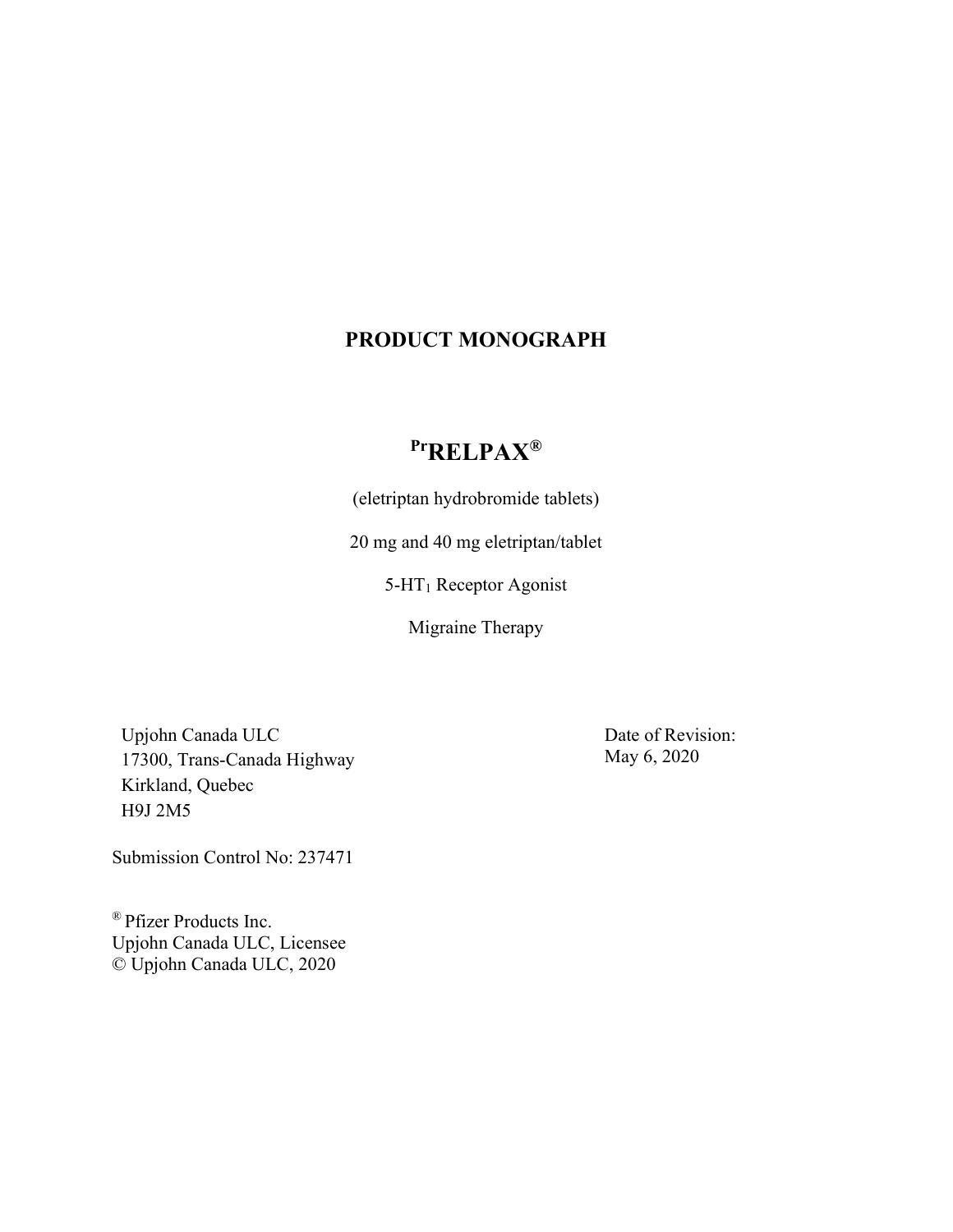## **Table of Contents**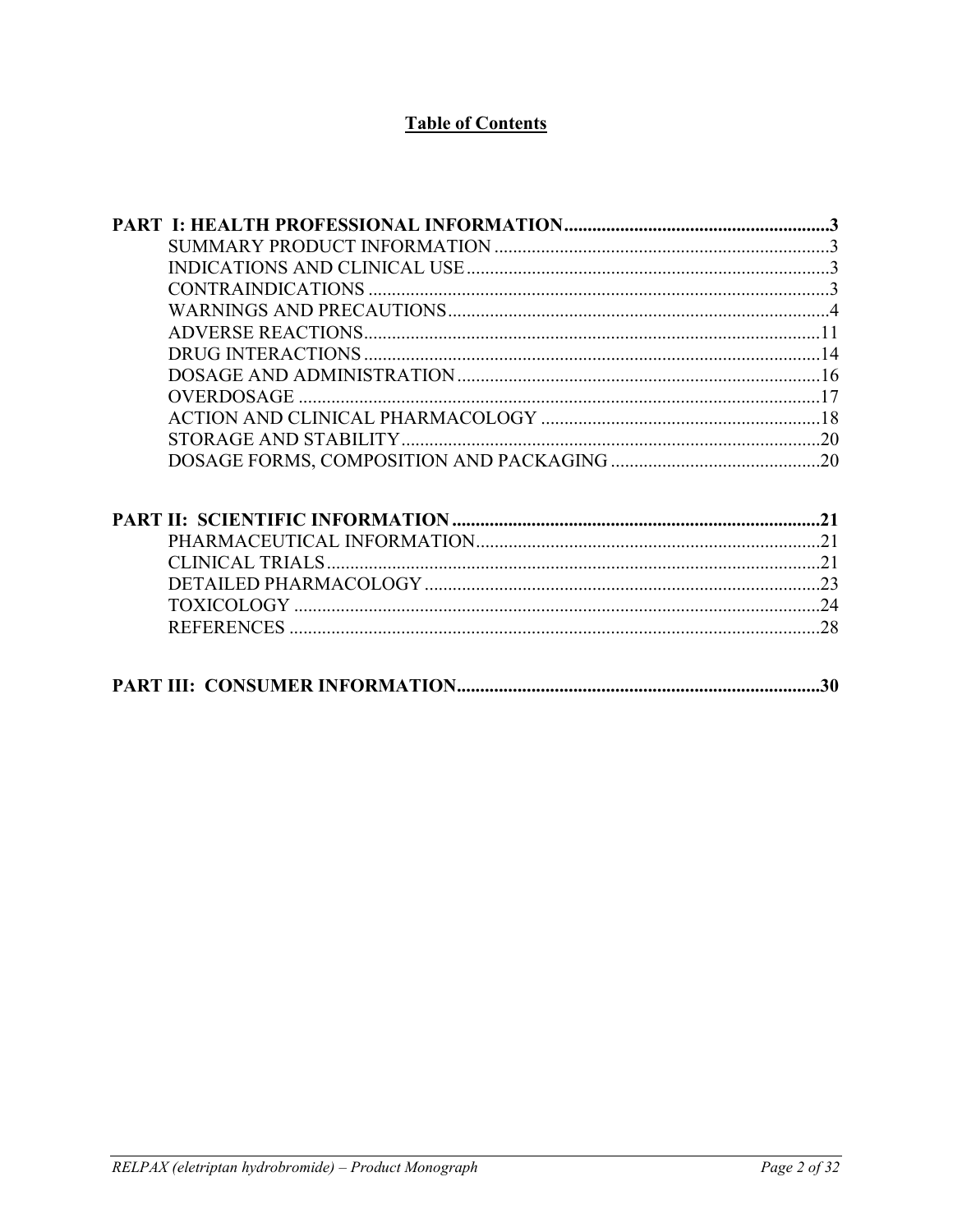### PrRELPAX®

### (eletriptan hydrobromide tablets)

### PART I: HEALTH PROFESSIONAL INFORMATION

#### <span id="page-2-0"></span>SUMMARY PRODUCT INFORMATION

| Route of<br>Administration | Dosage Form /<br><b>Strength</b> | <b>All Nonmedicinal Ingredients</b>                                                                                                                                                     |
|----------------------------|----------------------------------|-----------------------------------------------------------------------------------------------------------------------------------------------------------------------------------------|
| Oral                       | Tablets 20 mg, 40 mg             | Croscarmellose sodium, FD & C Yellow No 6<br>aluminum lake, hypromellose, lactose<br>monohydrate, microcrystalline cellulose,<br>magnesium stearate, titanium dioxide and<br>triacetin. |

### INDICATIONS AND CLINICAL USE

#### Adults

RELPAX (eletriptan hydrobromide) is indicated for the acute treatment of migraine with or without aura in adults.

RELPAX tablets are not intended for the prophylactic therapy of migraine or for use in the management of hemiplegic, ophthalmoplegic or basilar migraine (see

CONTRAINDICATIONS). Safety and effectiveness of RELPAX tablets have not been established for cluster headache, which is present in an older, predominantly male population.

#### Pediatrics (< 18 years of age)

The safety and efficacy of RELPAX in children has not been established and its use in this age group is not recommended. (See WARNINGS and PRECAUTIONS)

### Geriatrics  $(> 65 x \text{ years of age})$

Experience of the use of RELPAX in patients aged over 65 years is limited. Therefore the use of RELPAX in patients over 65 years is not recommended. (See WARNINGS and PRECAUTIONS).

### CONTRAINDICATIONS

RELPAX (eletriptan hydrobromide) tablets are contraindicated in patients with history, symptoms, or signs of ischemic cardiac, cerebrovascular or peripheral vascular syndromes, valvular heart disease or cardiac arrhythmias (especially tachycardias). In addition, patients with other significant underlying cardiovascular diseases (eg, atherosclerotic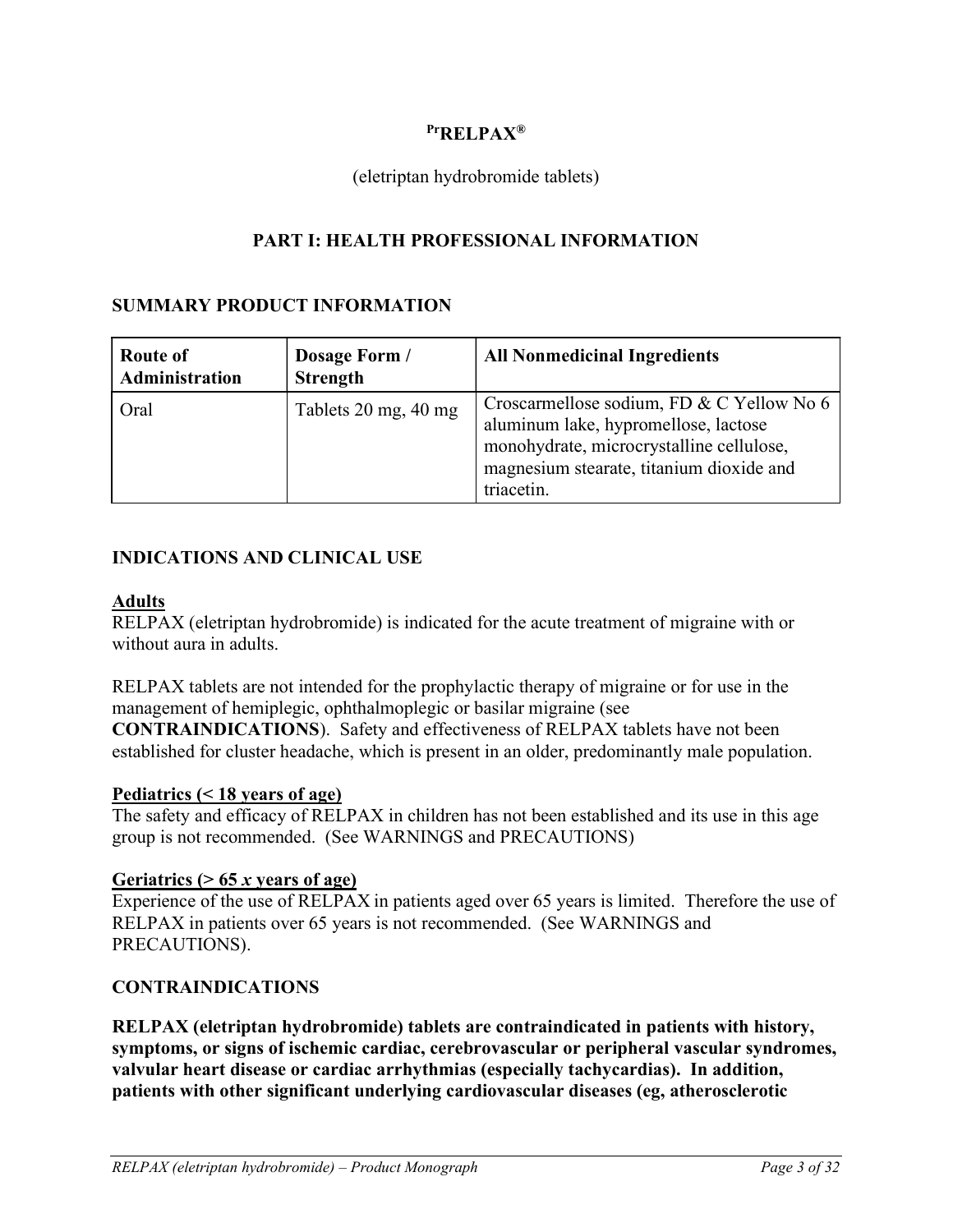<span id="page-3-0"></span>disease, congenital heart disease) should not receive eletriptan. Ischemic cardiac syndromes include, but are not restricted to, angina pectoris of any type (eg, stable angina of effort and vasospastic forms of angina such as the Prinzmetal's variant), all forms of myocardial infarction, and silent myocardial ischemia. Cerebrovascular syndromes include, but are not limited to, strokes of any type as well as transient ischemic attacks (TIAs). Peripheral vascular disease includes, but is not limited to, ischemic bowel disease, or Raynaud's syndrome (see WARNINGS AND PRECAUTIONS).

Because RELPAX may increase blood pressure it is contraindicated in patients with uncontrolled or severe hypertension (see WARNINGS AND PRECAUTIONS).

CYP3A4 Inhibitors: RELPAX is contraindicated within 72 hours of treatment with the following potent CYP3A4 inhibitors: ketoconazole, itraconazole, nefazodone, troleandomycin, clarithromycin, ritonavir, and nelfinavir. RELPAX is contraindicated within 72 hours with drugs that have demonstrated potent CYP3A4 inhibition and have this potent effect described in the CONTRAINDICATIONS, or WARNINGS AND PRECAUTIONS sections of their labeling (see WARNINGS AND PRECAUTIONS, DRUG INTERACTIONS and DOSAGE AND ADMINISTRATION).

RELPAX is contraindicated within 24 hours of treatment with another 5  $HT_1$  agonist, an ergotamine containing or ergot type medication such as dihydroergotamine (DHE) or methysergide.

RELPAX is contraindicated in patients with hemiplegic ophthalmoplegic or basilar migraine

RELPAX tablets are contraindicated in patients with severe hepatic impairment.

RELPAX tablets are contraindicated in patients with known hypersensitivity to eletriptan or to any of its inactive ingredients.

## WARNINGS AND PRECAUTIONS

## General

RELPAX (eletriptan hydrobromide) tablets should only be used where a clear diagnosis of migraine has been established.

Medication Overuse Headache: Overuse of acute migraine treatments has been associated with the exacerbation of headache (medication overuse headache, MOH) in susceptible patients. Withdrawal of the treatment may be necessary.

### CYP3A4 Inhibitors

Eletriptan is metabolized by the CYP3A4 enzyme. RELPAX is contraindicated within 72 hours of treatment with the following potent CYP3A4 inhibitors: ketoconazole, itraconazole, nefazodone, troleandomycin, clarithromycin, ritonavir, and nelfinavir. RELPAX is contraindicated within 72 hours with drugs that have demonstrated potent CYP3A4 inhibition and have this potent effect described in the CONTRAINDICATIONS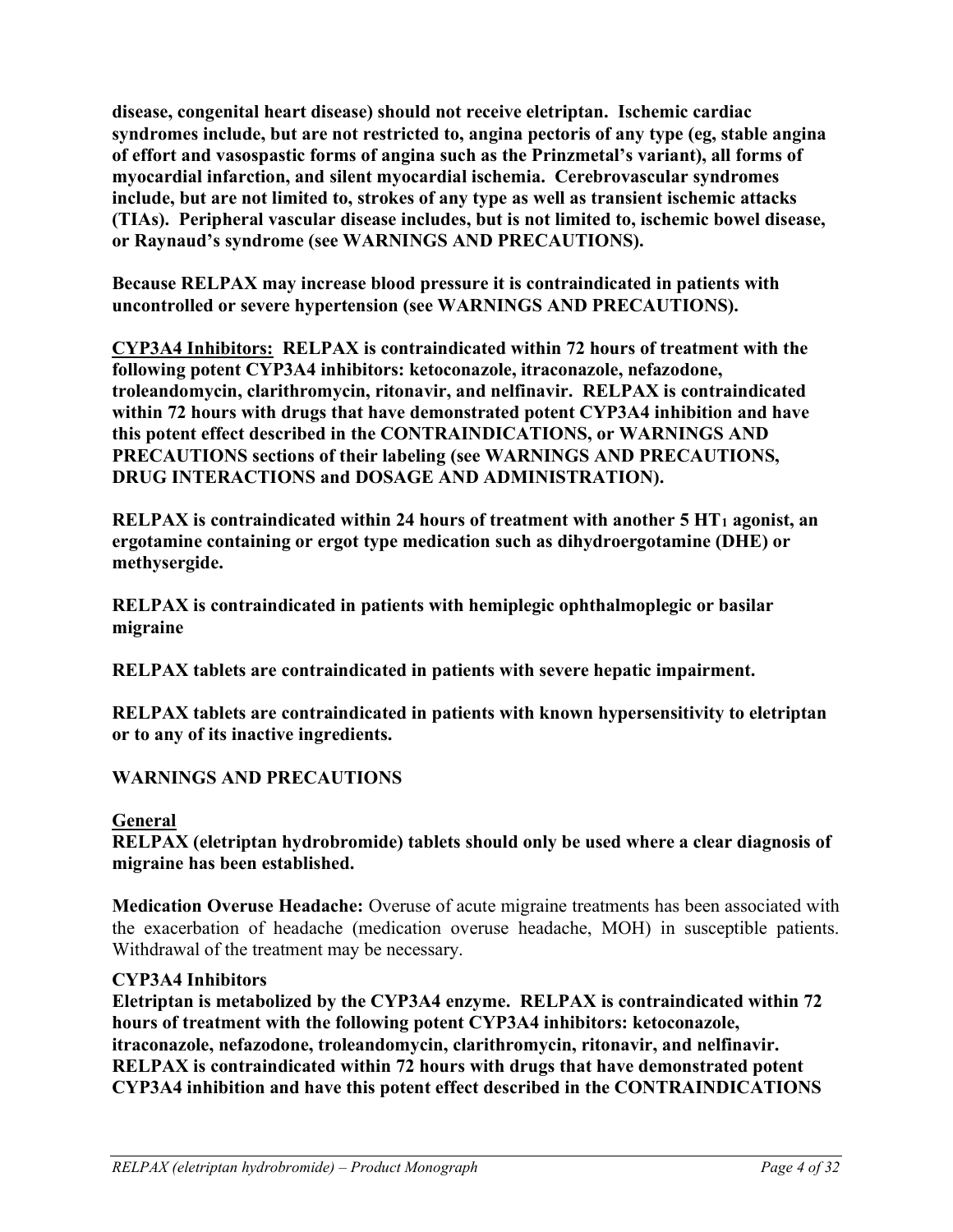### or WARNINGS AND PRECAUTIONS sections of their labeling (see DRUG INTERACTIONS and DOSAGE AND ADMINISTRATION).

### Cardiovascular

Risk of Myocardial Ischemia and/or Infarction and Other Cardiac Events As with other triptans, eletriptan has been associated with transient pain or pressure sensation in the chest or throat. Because of the potential of 5-HT1 agonists to cause coronary vasospasm, eletriptan should not be given to patients with documented ischemic or vasospastic coronary artery disease (CAD) (see CONTRAINDICATIONS). It is strongly recommended that eletriptan not be given to patients in whom unrecognized CAD is predicted by the presence of risk factors (eg, hypertension, hypercholesterolemia, smoker, obesity, diabetes, strong family history of CAD, female with surgical or physiological menopause, or male over 40 years of age) unless a cardiovascular evaluation provides satisfactory clinical evidence that the patient is reasonably free of coronary artery and ischemic myocardial disease, or other significant underlying cardiovascular disease. The sensitivity of cardiac diagnostic procedures to detect cardiovascular disease or predisposition to coronary artery vasospasm is modest, at best. If, during the cardiovascular evaluation, the patient's medical history, electrocardiographic, or other investigations reveal findings indicative of, or consistent with coronary artery vasospasm or myocardial ischemia, eletriptan should not be administered (see CONTRAINDICATIONS).

These evaluations, however, may not identify every patient who has cardiac disease, and in very rare cases, serious cardiac events, such as myocardial infarction or coronary ischemia have occurred in patients without evidence of underlying cardiovascular disease.

For patients with risk factors predictive of CAD who are determined to have a satisfactory cardiovascular evaluation, it is strongly recommended that administration of the first dose of eletriptan take place in the setting of a physician's office or similar medically staffed and equipped facility unless the patient has previously received eletriptan. Because cardiac ischemia can occur in the absence of clinical symptoms, consideration should be given to obtaining, on the first occasion of use, an electrocardiogram (ECG) during the interval immediately following administration of eletriptan, in patients with risk factors. However, an absence of drug-induced cardiovascular effects on the occasion of the initial dose does not preclude the possibility of such effects occurring with subsequent administrations.

It is recommended that patients who are intermittent long-term users of 5-HT<sub>1</sub> agonists including eletriptan, and who have or acquire risk factors predictive of CAD, as described above, undergo periodic cardiovascular evaluation as they continue to use eletriptan.

If symptoms consistent with angina occur after the use of eletriptan, ECG evaluation should be carried out to look for ischemic changes.

> The systematic approach described above is intended to reduce the likelihood that patients with unrecognized cardiovascular disease will be inadvertently exposed to therapy with eletriptan.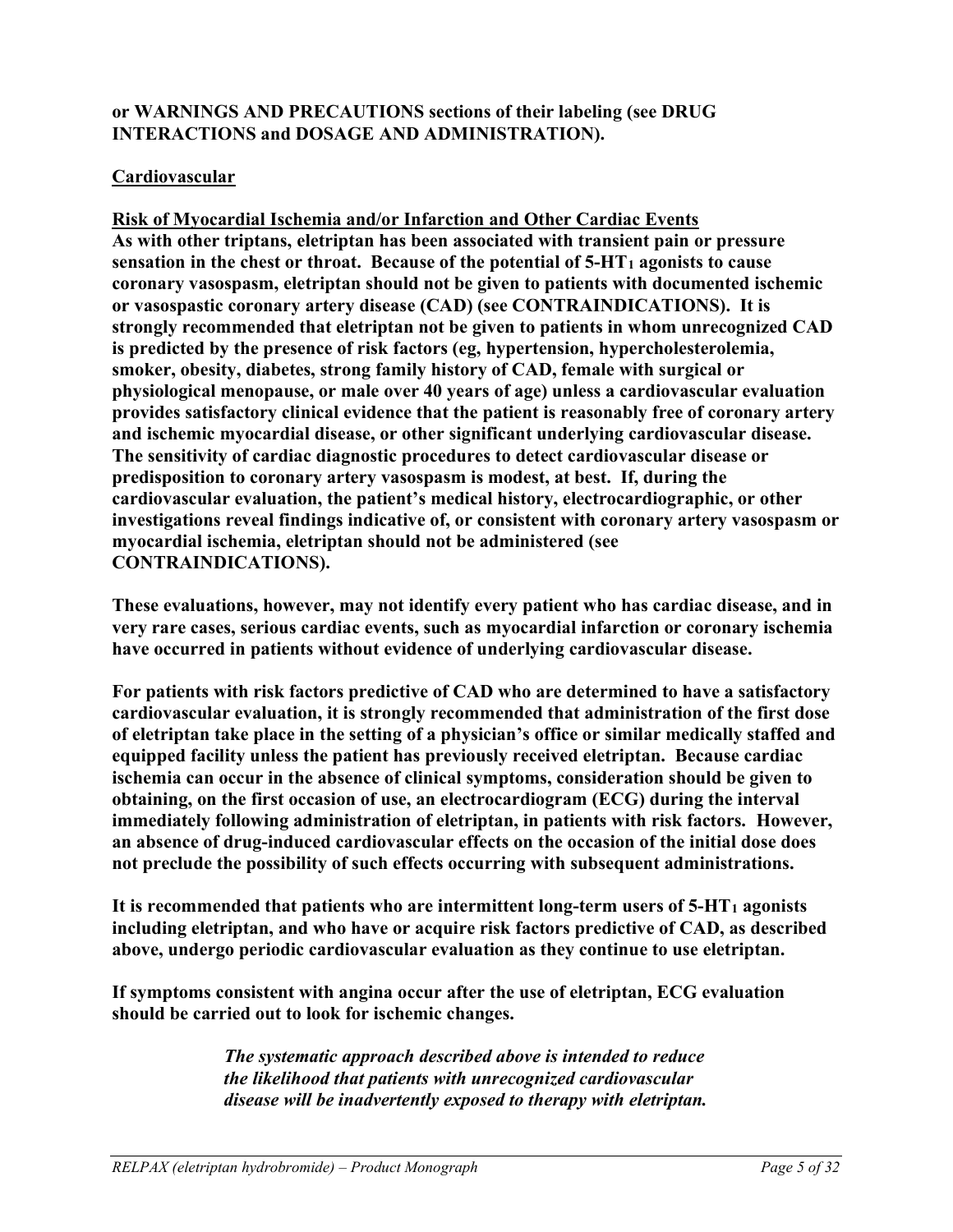Discomfort in the chest, neck, throat and jaw (including pain, pressure, heaviness, and tightness) has been reported after administration of eletriptan. Because 5-HT1 agonists may cause coronary vasospasm, patients who experience signs or symptoms suggestive of angina following eletriptan should be evaluated for the presence of CAD or a predisposition to variant angina before receiving additional doses, and should be monitored electrocardiographically if dosing is resumed and similar symptoms recur. Similarly, patients who experience other symptoms or signs suggestive of decreased arterial flow, such as ischemic bowel syndrome or Raynaud's syndrome following eletriptan should be evaluated for atherosclerosis or predisposition to vasospasm (see CONTRAINDICATIONS and WARNINGS and PRECAUTIONS and ADVERSE DRUG REACTIONS, Clinical Trial Adverse Drug Reactions).

### Cardiac Events and Fatalities Associated with 5-HT1 Agonists

As with other triptans, eletriptan may cause coronary artery vasospasm. Serious adverse cardiac events, including acute myocardial infarction, life-threatening disturbances of cardiac rhythm, and death have been reported within a few hours following the administration of other  $5-HT_1$ agonists. Considering the extent of use of  $5-HT_1$  agonists in patients with migraine, the incidence of these events is extremely low.

Patients with symptomatic Wolff-Parkinson-White syndrome or arrhythmias associated with other cardiac accessory conduction pathway disorders should not receive RELPAX.

As with other  $5-HT_1$  agonists, sensations of tightness, pain, pressure, and heaviness have been reported after treatment with RELPAX (eletriptan hydrobromide) tablets in the precordium, throat and jaw. Events that are localized to the chest, throat, neck and jaw have not been associated with arrhythmias or ischemic ECG changes in clinical trials.

Premarketing experience with eletriptan: In a clinical pharmacology study, in subjects undergoing diagnostic coronary angiography, a subject with a history of angina, hypertension and hypercholesterolemia, receiving intravenous eletriptan ( $C_{\text{max}}$  of 127 ng/mL equivalent to 60 mg oral eletriptan), reported chest tightness and experienced angiographically documented coronary vasospasm with no ECG changes indicative of ischemia. There was also 1 report of atrial fibrillation in a patient with a past history of atrial fibrillation.

Because  $5-HT_1$  agonists may cause coronary artery vasospasm, patients who experience signs or symptoms suggestive of angina following dosing should be evaluated for the presence of CAD or a predisposition to Prinzmetal's variant angina before receiving additional doses of medication, and should be monitored electrocardiographically if dosing is resumed and similar symptoms recur. Similarly, patients who experience other symptoms or signs suggestive of decreased arterial flow, such as ischemic bowel syndrome or Raynaud's syndrome, following the use of any 5-HT<sub>1</sub> agonist are candidates for further evaluation (see CONTRAINDICATIONS)

In another coronary angiography study, supratherapeutic doses of eletriptan (comparable to 2 X 80 mg in the presence of a potent CYP3A4 inhibitor), administered as a rapid intravenous infusion, were compared with a standard formulation and dose of sumatriptan (6mg sc) and placebo. There were 8 subjective reports of vasoconstriction in the eletriptan group (compared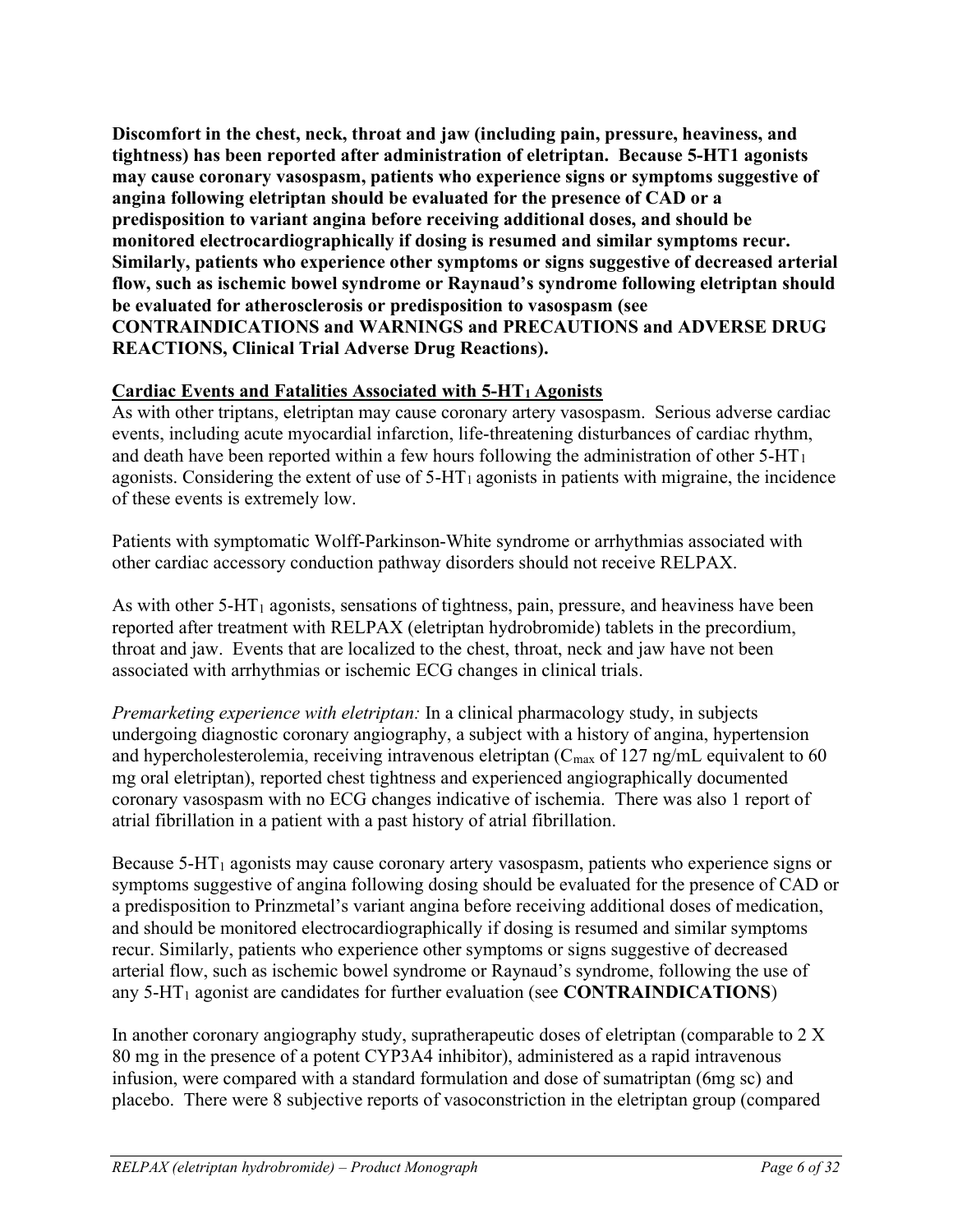with no cases in the sumatriptan or placebo groups); however, mean change in coronary artery diameter, as determined by quantitative coronary angiography, did not differ in the 3 treatment groups.

Postmarketing experience with eletriptan: Cases of myocardial infarction and cardiac death have been reported in patients with cardiovascular risk factors (e.g. hypertension, hyperlipidemia, strong family history of CAD) or with inappropriate concomitant use of therapeutic doses of eletriptan and other triptans.

The uncontrolled nature of postmarketing surveillance, however, makes it impossible to determine definitively if the cases were actually caused by eletriptan or to reliably assess causation in individual cases.

### Cerebrovascular Events and Fatalities Associated with 5-HT1 Agonists

Cerebral hemorrhage, subarachnoid hemorrhage, stroke, and other cerebrovascular events have been reported in patients treated with  $5-HT_1$  agonists, and some have resulted in fatalities. In a number of cases, it appears possible that the cerebrovascular events were primary, the agonist having been administered in the incorrect belief that the symptoms experienced were a consequence of migraine, when they were not. It should be noted that patients with migraine may be at increased risk of certain cerebrovascular events (eg, stroke, hemorrhage, transient ischemic attack).

### Special Cardiovascular Pharmacology Studies with Another 5-HT1 Agonist

In subjects ( $n=10$ ) with suspected coronary artery disease undergoing angiography, a 5-HT<sub>1</sub> agonist at a subcutaneous dose of 1.5 mg produced an 8% increase in aortic blood pressure, an 18% increase in pulmonary artery blood pressure, and an 8% increase in systemic vascular resistance. In addition, mild chest pain or tightness was reported by 4 subjects. Clinically significant increases in blood pressure were experienced by 3 of the subjects (2 of whom also had chest pain/discomfort). Diagnostic angiogram results revealed that 9 subjects had normal coronary arteries and 1 had insignificant coronary artery disease.

In an additional study with this same drug, migraine patients  $(n=35)$  free of cardiovascular disease were subjected to assessments of myocardial perfusion by positron emission tomography while receiving a subcutaneous 1.5 mg dose in the absence of a migraine attack. Reduced coronary vasodilatory reserve  $(\sim 10\%)$ , increased coronary resistance  $(\sim 20\%)$ , and decreased hyperaemic myocardial blood flow  $(\sim 10\%)$  were noted. The relevance of these findings to the use of the recommended oral dose of this  $5-HT_1$  agonist is not known.

## Other Vasospasm-Related Events

 $5-HT_1$  agonists may cause vasospastic reactions other than coronary artery spasm. Both peripheral vascular ischemia and colonic ischemia with abdominal pain, and bloody diarrhea have been reported with  $5-HT_1$  agonists.

### Increase in Blood Pressure

Significant elevation in blood pressure, including hypertensive crisis, has been reported on rare occasions in patients receiving 5-HT1 agonists, including eletriptan, with and without a history of hypertension, and at recommended doses.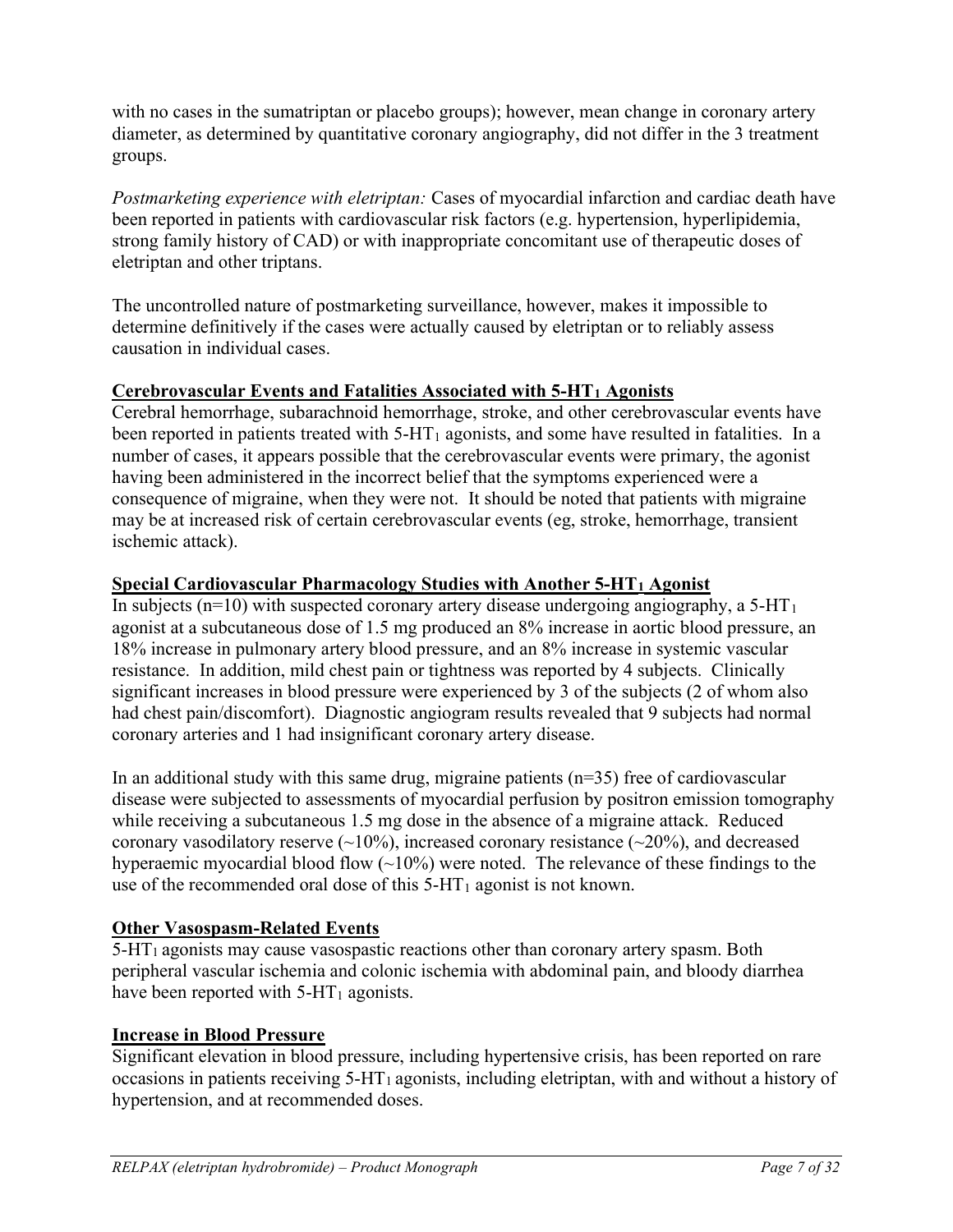### RELPAX tablets are contraindicated in patients with uncontrolled or severe hypertension (see CONTRAINDICATIONS).

In clinical pharmacology studies on healthy volunteers oral eletriptan (at single doses of 60 mg or greater) was shown to cause small transient dose-related increases in blood pressure, predominantly diastolic, consistent with its mechanism of action and with other  $5-HT_{1B/1D}$ agonists. The effect was more pronounced in renally impaired and elderly subjects. (see WARNINGS AND PRECAUTIONS, Renal; ACTION AND CLINICAL

PHARMACOLOGY, Renal Insufficiency) A single patient with hepatic cirrhosis received eletriptan 80 mg and experienced a blood pressure of 220/96 mmHg 5 hours after dosing. The treatment-related event persisted for 7 hours.

### Selective Serotonin Reuptake Inhibitors/Serotonin Norepinephrine Reuptake Inhibitors and Serotonin Syndrome

Cases of life-threatening serotonin syndrome have been reported during combined use of selective serotonin reuptake inhibitors (SSRIs)/serotonin norepinephrine reuptake inhibitors (SNRIs) and triptans. If concomitant treatment with RELPAX and SSRIs (e.g., fluoxetine, paroxetine, sertraline) or SNRIs (e.g., venlafaxine) is clinically warranted, careful observation of the patient is advised, particularly during treatment initiation and dose increases. Serotonin syndrome symptoms may include mental status changes (e.g., agitation, hallucinations, coma), autonomic instability (e.g., tachycardia, labile blood pressure, hyperthermia), neuromuscular aberrations (e.g., hyperreflexia, incoordination) and/or gastrointestinal symptoms (e.g., nausea, vomiting, diarrhea) (see DRUG INTERACTIONS).

## Dependence/Tolerance

Although the abuse potential of RELPAX tablets has not been assessed, no abuse of, tolerance to, or withdrawal from, or drug-seeking behavior was observed in patients who received RELPAX in clinical trials or their extensions. The 5-HT<sub>1B/1D</sub> agonists, as a class, have not been associated with drug abuse.

## Hepatic

The effects of severe hepatic impairment on eletriptan metabolism were not evaluated. RELPAX tablets should not be given to patients with severe hepatic impairment (see CONTRAINDICATIONS).

Subjects with mild or moderate hepatic impairments demonstrated an increase in AUC (34%),  $C<sub>max</sub>$  (18%) and in half-life. No dose adjustment is necessary in mild to moderate impairment (see ACTION AND CLINICAL PHARMACOLOGY: Pharmacokinetics, and DOSAGE AND ADMINISTRATION).

## **Neurologic**

Care should be taken to exclude other potentially serious neurologic conditions before treating headache in patients not previously diagnosed with migraine headache or who experience a headache that is atypical for them. There have been rare reports where patients received  $5-HT_1$ agonists for severe headaches that were subsequently shown to have been secondary to an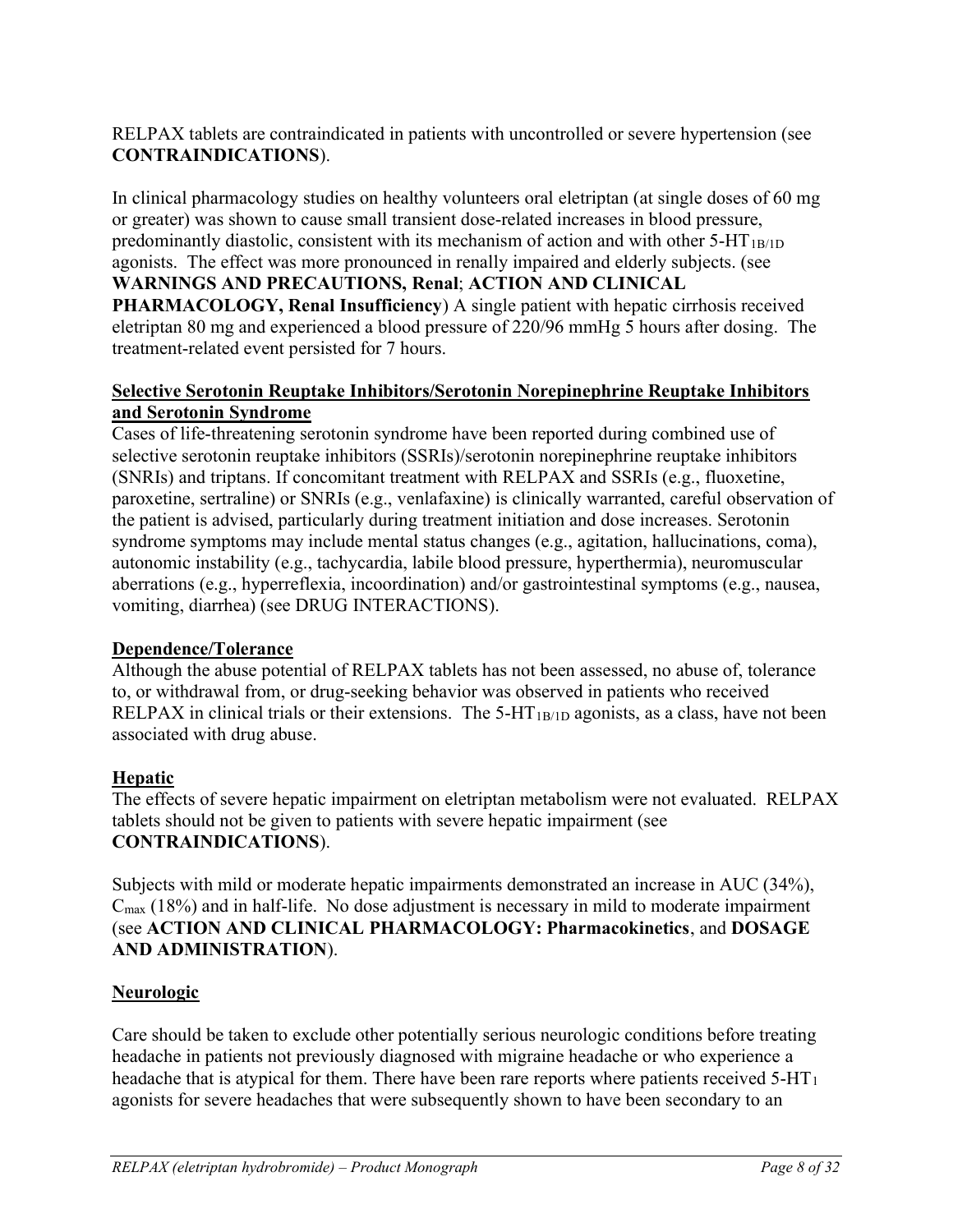evolving neurologic lesion. For newly diagnosed patients or patients presenting with atypical symptoms, the diagnosis of migraine should be reconsidered if no response is seen after the first dose of eletriptan.

Seizures: Caution should be observed if eletriptan is to be used in patients with a history of seizures or other risk factors, such as structural brain lesions, which lower the convulsion threshold.

### Ophthalmologic

Corneal Opacities: Transient corneal opacities were seen in dogs receiving oral eletriptan at 5 mg/kg and above. They were observed during the first week of treatment, but were not present thereafter despite continued treatment. Exposure at the no-effect dose level of 2.5 mg/kg exceeded that achieved in humans at the maximum recommended daily dose.

### Preclinical Toxicology

Binding to Melanin-Containing Tissues: In rats treated with a single intravenous (3 mg/kg) dose of radiolabelled eletriptan, elimination of radioactivity from the retina was prolonged, suggesting that eletriptan and/or its metabolites may bind to the melanin of the eye. Because there could be accumulation in melanin-rich tissues over time, this raises the possibility that eletriptan could cause toxicity in these tissues after extended use. There were, however, no adverse ophthalmologic changes related to treatment with eletriptan in the 1-year dog toxicity study. Although no systematic monitoring of ophthalmologic function was undertaken in clinical trials, and no specific recommendations for ophthalmologic monitoring are offered, prescribers should be aware of the possibility of long-term ophthalmologic effects.

### Psychomotor Effect

Patients should be advised to avoid driving a car or operating hazardous machinery until they are reasonably certain that RELPAX does not affect them adversely.

## Renal

In patients with mild or moderate renal impairment, a total daily dose of greater than 20 mg should be administered with caution due to elevations in blood pressure in clinical trial database. RELPAX is not recommended for patients with severe renal impairment.

In a single-dose PK study, there was no significant change in eletriptan clearance observed in subjects with mild, moderate or severe renal impairment. In some of these patients, an elevation in blood pressure was observed (see WARNINGS AND PRECAUTIONS, Increase in Blood Pressure; ACTION AND CLINICAL PHARMACOLOGY: Pharmacokinetics, and DOSAGE AND ADMINISTRATION).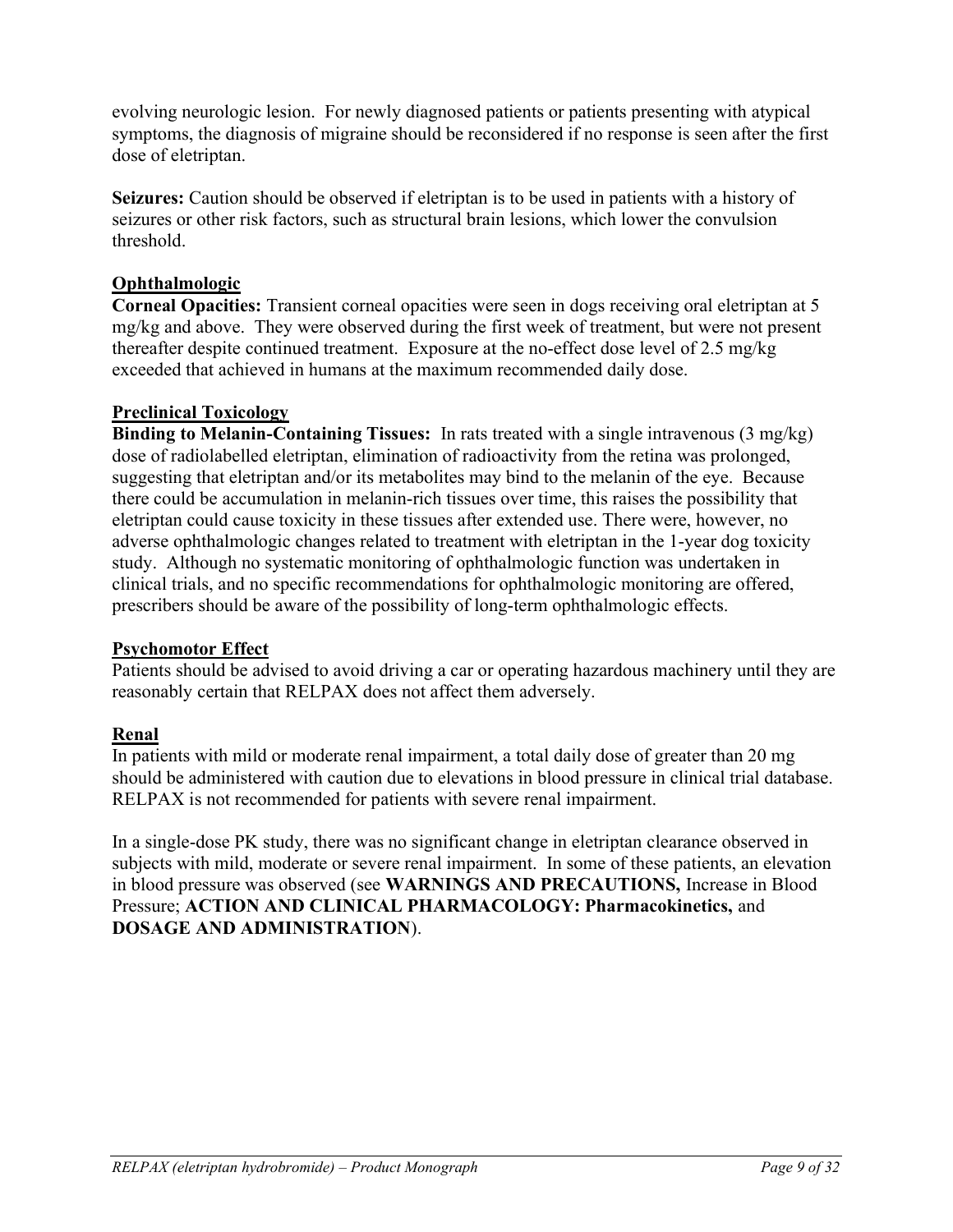### Sensitivity/Resistance

Hypersensitivity: Rare hypersensitivity (anaphylaxis/anaphylactoid) reactions have occurred in patients receiving other  $5-HT_1$  agonists. Such reactions can be life-threatening or fatal. In general, hypersensitivity reactions to drugs are more likely to occur in individuals with a history of sensitivity to multiple allergens. Owing to the possibility of cross-reactive hypersensitivity reactions, RELPAX should not be used in patients having a history of hypersensitivity to chemically-related  $5-HT_1$  receptor agonists. (see ADVERSE REACTIONS).

### Special Populations

Pregnant Women: The safety of eletriptan in pregnant women has not been established. Administration of RELPAX tablets should only be considered if the expected benefit to the mother is greater than any possible risk to the fetus.

In reproductive toxicity studies in rats and rabbits, oral administration of eletriptan was associated with developmental toxicity (decreased fetal and pup weights) and an increased incidence of fetal structural abnormalities).

Nursing Women: Caution should be exercised when RELPAX tablets are administered to nursing women.

Eletriptan is excreted in human breast milk. In 1 study of 8 women given a single dose of 80 mg, the mean total amount of eletriptan in breast milk over 24 hours in this group was approximately 0.02% of the administered dose. The ratio of eletriptan mean concentration in breast milk to plasma was 1:4, but there was great variability. The resulting eletriptan concentration-time profile was similar to that seen in the plasma over 24 hours, with very low concentrations of drug (mean 1.7 ng/ml) still present in the milk 18-24 hours post-dose. The N-desmethyl active metabolite was not measured in the breast milk.

Pediatrics (< 18 years of age): Safety and effectiveness of RELPAX tablets in pediatric patients have not been established; therefore, RELPAX is not recommended for use in patients under 18 years of age.

The efficacy of RELPAX tablets (40 mg) in patients 11-17 was not established in a randomized, placebo-controlled trial of 274 adolescent migraineurs, there were no statistically significant differences between treatment groups. The headache response rate at 2 hours was 57% for both RELPAX 40 mg tablets and placebo. Adverse events observed were similar in nature to those reported in clinical trials in adults. RELPAX is not recommended for use in patients under 18 years of age.

Geriatrics (> 65 years of age): RELPAX has been given to only 50 patients over the age of 65. Blood pressure was increased to a greater extent in elderly subjects than in young subjects. The pharmacokinetic disposition of eletriptan in the elderly is similar to that seen in younger adults. There is a statistically significant increase in half-life (from about 4.4 hours to 5.7 hours) between elderly (65 to 93 years of age) and younger adult subjects (18 to 45 years of age) (see ACTION AND CLINICAL PHARMACOLOGY: Special Populations and Conditions). Experience of the use of RELPAX in patients aged over 65 years is limited. Therefore the use of RELPAX in patients over 65 years is not recommended.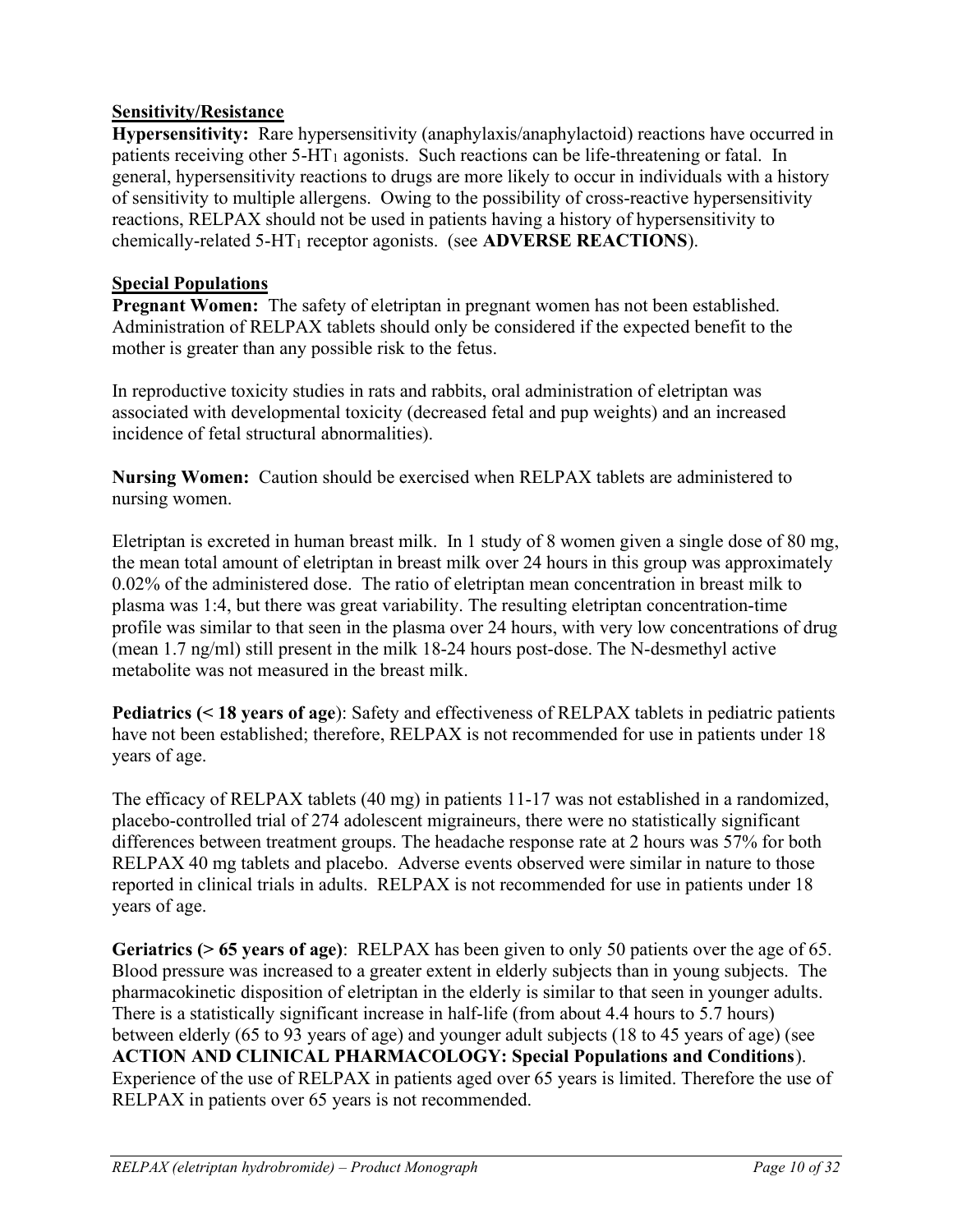### <span id="page-10-0"></span>ADVERSE REACTIONS

#### Adverse Drug Reaction Overview

Serious cardiac events, including some that have been fatal, have occurred following the use of other 5-HT1 agonists. These events are extremely rare and most have been reported in patients with risk factors of CAD. Events reported have included coronary artery vasospasm, transient myocardial ischemia, myocardial infarction, ventricular tachycardia, and ventricular fibrillation (see CONTRAINDICATIONS and WARNINGS AND PRECAUTIONS).

#### Typical 5-HT1 Agonist Adverse Reactions

As with other  $5-HT_1$  agonists, RELPAX has been associated with sensations of heaviness, pressure, tightness or pain which may be intense. These may occur in any part of the body including the chest, throat, neck, jaw and upper limbs.

#### Increases in Blood Pressure

Significant elevations in systemic blood pressure, including hypertensive crisis, have been reported on rare occasions in patients with and without a history of hypertension treated with other  $5-HT_1$  agonists. RELPAX is contraindicated in patients with uncontrolled hypertension (see CONTRAINDICATIONS).

#### Clinical Trial Adverse Drug Reactions

In the clinical program, 7,483 subjects have received RELPAX (eletriptan hydrobromide) tablets and 1,595 have received placebo.

In Phase 2/3 clinical trials for the treatment of migraine, safety data were obtained for 6,954 subjects treated with eletriptan and 1,376 subjects treated with placebo. In the clinical pharmacology program, 529 subjects received eletriptan and 219 received placebo.

Among 5,984 patients who treated a single migraine headache with RELPAX 20, 40 or 80 mg tablets in short-term, placebo-controlled trials, the most common and dose-related adverse events reported with treatment with RELPAX were asthenia (7.2%), nausea (7.8%), dizziness (5.7%) and somnolence (5.2%).

Table 1 lists the most common adverse events that occurred in the subset of 7,131 patients with migraine who received eletriptan doses of 20 mg, 40 mg, 80 mg or placebo in worldwide, placebo-controlled clinical trials. Adverse events that were more frequent in a RELPAX treatment group compared to the placebo group with an incidence greater than 1% are included in Table 1. The events cited reflect experience gained under closely monitored conditions of clinical trials in a highly selected patient population. In actual clinical practice or in other clinical trials, those frequency estimates may not apply, as the conditions of use, reporting behavior, and the kinds of patients treated may differ.

RELPAX tablets are generally well tolerated. Across all doses, most adverse reactions were mild and transient. The frequency of adverse events in clinical trials did not increase when up to 2 doses of RELPAX tablets were taken within 24 hours. The incidence of adverse events in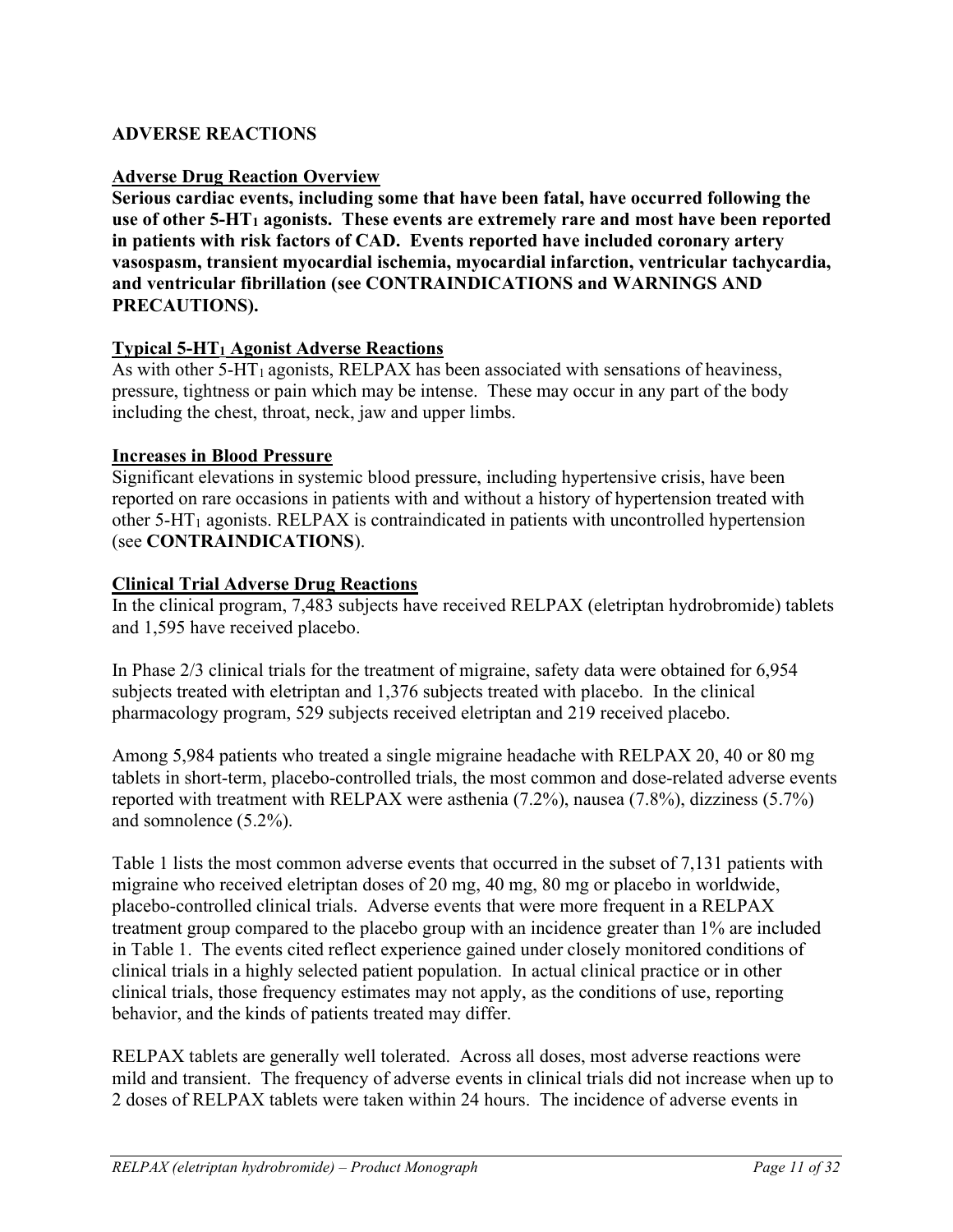controlled clinical trials was not affected by gender, age, or race of patients. Adverse event frequencies were also unchanged by concomitant use of drugs commonly taken for migraine prophylaxis, (eg, beta-blockers, calcium channel blockers, tricyclic antidepressants), estrogen replacement therapy and oral contraceptives.

| Table 1: Treatment-Emergent Adverse Events by initial oral dose of RELPAX and Placebo |
|---------------------------------------------------------------------------------------|
| Reported by at least 1% Patients with Migraine from Controlled Clinical Trials        |

| Reported by at reast 170 Fatterns while the graine from controlled chillen Trians | Placebo          | $20 \text{ mg}$  | $40 \text{ mg}$ | $80 \text{ mg}$  |  |  |
|-----------------------------------------------------------------------------------|------------------|------------------|-----------------|------------------|--|--|
| Number of Patients                                                                | 1559             | 536              | 2951            | 2085             |  |  |
| Symptoms of Potentially Cardiac Origin                                            |                  |                  |                 |                  |  |  |
| Chest Sensations*                                                                 | 1.1              | 0.4              | 2.2             | 4.4              |  |  |
| Neck/throat/jaw sensations*                                                       | 0.2              | 0.2              | 1.4             | 2.2              |  |  |
| Palpitations                                                                      | 0.9              | $0.\overline{7}$ | 1.3             | 1.8              |  |  |
| Upper Limb sensations*                                                            | 0.1              | $\overline{0.2}$ | 0.6             | 1.1              |  |  |
| Neurological                                                                      |                  |                  |                 |                  |  |  |
| <b>Dizziness</b>                                                                  | 2.8              | 2.4              | 5.1             | 7.2              |  |  |
| Drowsiness                                                                        | 2.8              | 1.9              | 4.9             | 5.9              |  |  |
| Head/face sensations*                                                             | 0.7              | 1.5              | 1.2             | 1.8              |  |  |
| Headache                                                                          | 2.4              | $2.\overline{8}$ | 2.8             | 3.5              |  |  |
| Hypertonia                                                                        | 0.2              | 0.9              | 0.6             | $1.\overline{8}$ |  |  |
| Vertigo                                                                           | 0.5              | 0.2              | 0.4             | 1.8              |  |  |
| Digestive                                                                         |                  |                  |                 |                  |  |  |
| Abdominal discomfort & pain                                                       | 0.7              | 0.9              | 1.7             | 2.2              |  |  |
| Diarrhea                                                                          | 0.9              | 1.1              | 1.1             | 1.4              |  |  |
| Gastrointestinal discomfort & pain                                                | 0.8              | 1.9              | 1.6             | 2.3              |  |  |
| Hyposalivation                                                                    | 1.5              | 2.1              | 3.0             | 3.7              |  |  |
| Nausea                                                                            | 7.8              | 3.9              | 6.9             | 10.4             |  |  |
| Vomiting                                                                          | 5.7              | 0.6              | 3.0             | 4.0              |  |  |
| Musculoskeletal                                                                   |                  |                  |                 |                  |  |  |
| Muscle atrophy, weakness & tiredness                                              | 0.5              | 0.2              | 0.8             | 3.0              |  |  |
| Muscle pain                                                                       | 0.4              | 1.1              | 1.5             | 2.9              |  |  |
| Ear, nose & throat                                                                |                  |                  |                 |                  |  |  |
| Nasal signs & symptoms                                                            | 0.6              | 0.9              | 1.0             | 1.5              |  |  |
| Throat & tonsil symptoms                                                          | 0.4              | 1.3              | 1.4             | 2.4              |  |  |
| Respiratory                                                                       |                  |                  |                 |                  |  |  |
| Viral infection                                                                   | 0.8              | 0.6              | 1.1             | 1.3              |  |  |
| Non-site specific                                                                 |                  |                  |                 |                  |  |  |
| Chills                                                                            | 1.3              | 0.2              | 0.8             | 1.2              |  |  |
| Malaise/fatigue                                                                   | $\overline{1.9}$ | 2.6              | 4.5             | 9.4              |  |  |
| Sensations                                                                        | 2.1              | 2.6              | 3.6             | $\overline{5.6}$ |  |  |
| Sweating                                                                          | 0.6              | 0.4              | 1.1             | 1.6              |  |  |

\*The term "sensations" encompasses adverse events described as pain & discomfort, pressure, heaviness, constriction, tightness, heat/burning sensation, paresthesia, numbness, tingling and strange sensations.

## Other Events Observed in Association with the Administration of RELPAX Tablets

The frequencies of less commonly reported adverse clinical events are listed below by body system in order of decreasing frequency. Because the reports include events observed in open studies, the role of RELPAX tablets in their causation cannot be reliably determined. Furthermore, variability associated with adverse event reporting, the terminology used to describe adverse events, etc., limit the value of the quantitative frequency estimates provided. Event frequencies are calculated as the number of patients reporting an event divided by the total number of patients (N=4,719) exposed to RELPAX. All reported events are included except those already listed in Table 1, those too general to be informative, and those not reasonably associated with the use of the drug. Frequent adverse events are those occurring in at least 1/100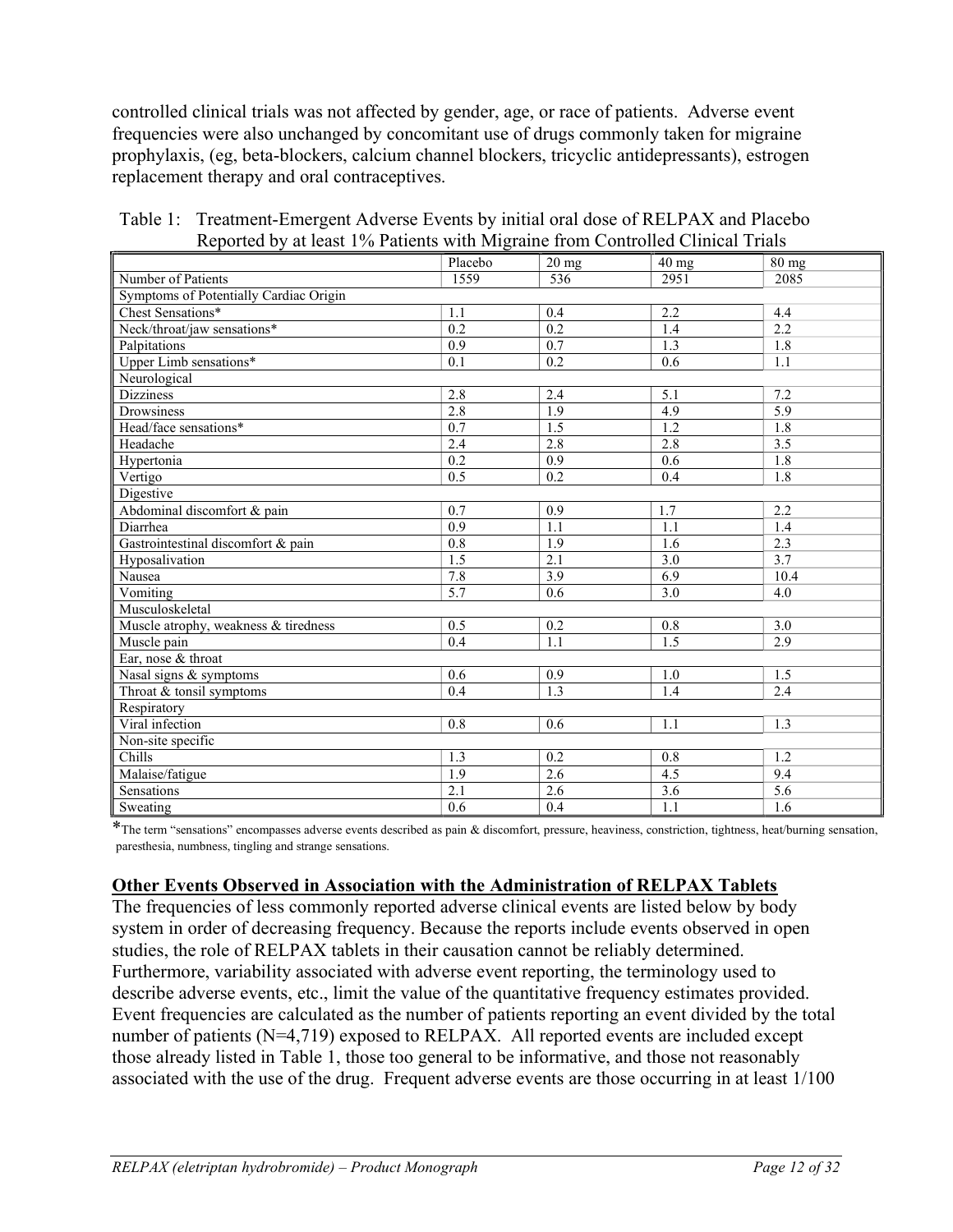patients, infrequent adverse events are those occurring in 1/100 to 1/1,000 patients, and rare adverse events are those occurring in fewer than 1/1,000 patients.

General: Frequent: back pain, chills and pain. Infrequent: face edema and malaise. Rare: abdomen enlarged, abscess, accidental injury, allergic reaction, fever, flu syndrome, halitosis, hernia, hypothermia, lab test abnormal, moniliasis, rheumatoid arthritis and shock.

Cardiovascular: Frequent: palpitation. Infrequent: hypertension, migraine, peripheral vascular disorder and tachycardia. Rare: angina pectoris, arrhythmia, atrial fibrillation, AV block, bradycardia, hypotension, syncope, thrombophlebitis, cerebrovascular disorder, vasospasm and ventricular arrhythmia.

**Digestive:** Infrequent: anorexia, constipation, diarrhea, eructation, esophagitis, flatulence, gastritis, gastrointestinal disorder, glossitis, increased salivation and liver function tests abnormal. Rare: gingivitis, hematemesis, increased appetite, rectal disorder, stomatitis, tongue disorder, tongue edema and tooth disorder.

**Endocrine**: Rare: goiter, thyroid adenoma and thyroiditis.

Hemic and Lymphatic: Rare: anemia, cyanosis, leukopenia, lymphadenopathy, monocytosis and purpura.

*Metabolic*: Infrequent: creatine phosphokinase increased, edema, peripheral edema and thirst. Rare: alkaline phosphatase increased, bilirubinemia, hyperglycemia, weight gain and weight loss.

Musculoskeletal: Infrequent: arthralgia, arthritis, arthrosis, bone pain, myalgia and myasthenia. Rare: bone neoplasm, joint disorder, myopathy and tenosynovitis.

*Neurological*: Frequent: hypertonia, hypesthesia and vertigo. Infrequent: abnormal dreams, agitation, anxiety, apathy, ataxia, confusion, depersonalization, depression, emotional lability, euphoria, hyperesthesia, hyperkinesia, incoordination, insomnia, nervousness, speech disorder, stupor, thinking abnormal and tremor. Rare: abnormal gait, amnesia, aphasia, catatonic reaction, dementia, diplopia, dystonia, hallucinations, hemiplegia, hyperalgesia, hypokinesia, hysteria, manic reaction, neuropathy, neurosis, oculogyric crisis, paralysis, psychotic depression, sleep disorder and twitching.

**Respiratory:** Frequent: pharyngitis. Infrequent: asthma, dyspnea, respiratory disorder, respiratory tract infection, rhinitis, voice alteration and yawn. Rare: bronchitis, choking sensation, cough increased, epistaxis, hiccup, hyperventilation, laryngitis, sinusitis and sputum increased.

Skin and Appendages: Frequent: sweating. Infrequent: pruritus, rash and skin disorder. Rare: alopecia, dry skin, eczema, exfoliative dermatitis, maculopapular rash, psoriasis, skin discolouration, skin hypertrophy and urticaria.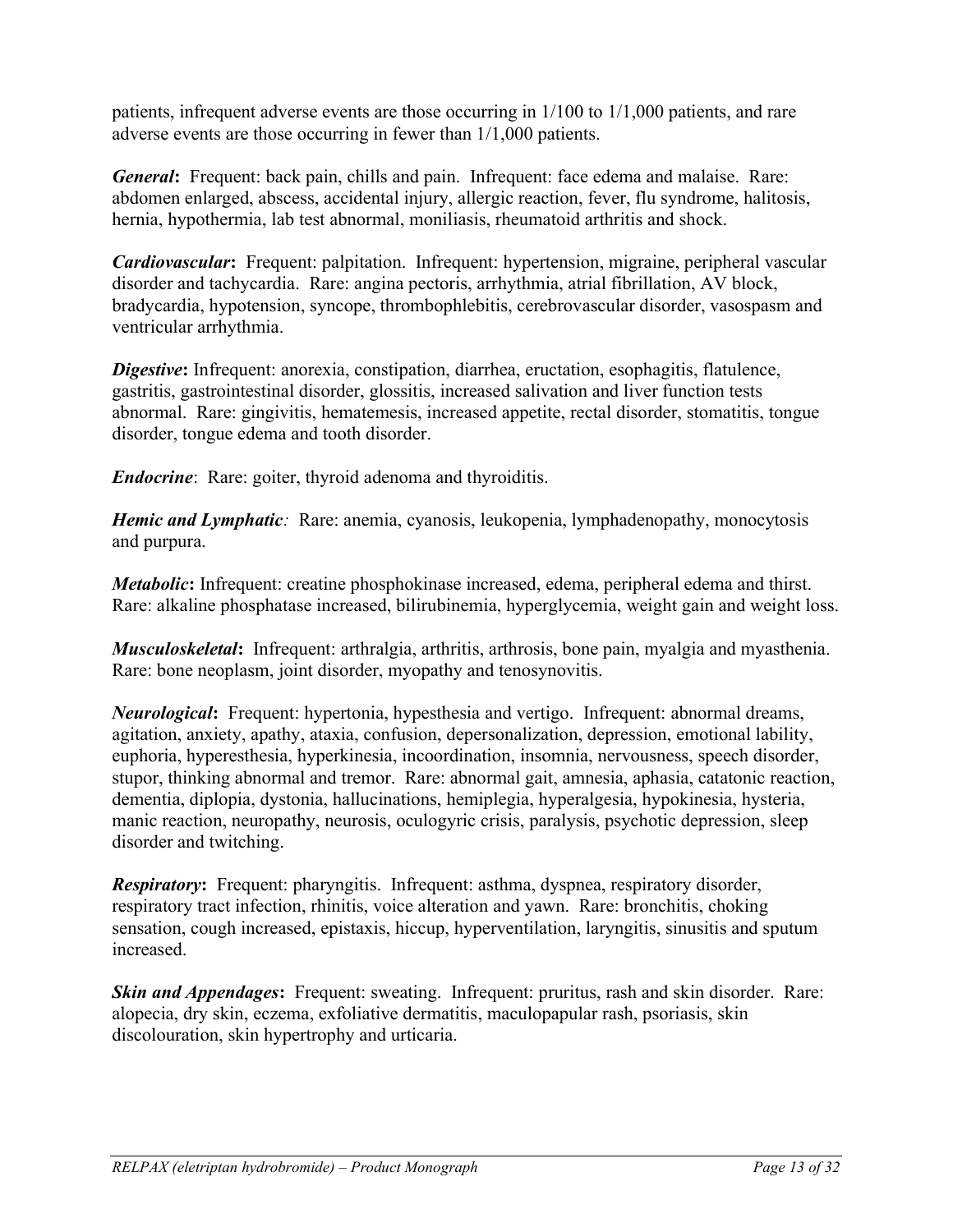<span id="page-13-0"></span>**Special Senses:** Infrequent: abnormal vision, conjunctivitis, ear pain, eye pain, lacrimation disorder, photophobia, taste perversion and tinnitus. Rare: abnormality of accommodation, dry eyes, ear disorder, eye hemorrhage, otitis media, parosmia and ptosis.

Urogenital: Infrequent: impotence, polyuria, urinary frequency and urinary tract disorder. Rare: breast pain, kidney pain, leukorrhea, menorrhagia, menstrual disorder and vaginitis.

### Post-Market Adverse Drug Reactions

In postmarketing experience, the following additional undesirable effects have been reported: Gastrointestinal Disorders: Ischaemic colitis

Nervous System Disorders: Syncope

**Immune System Disorders:** Allergic reaction, some of which may be serious, including angioedema.

Skin and Subcutaneous Tissue Disorders: Pruritus, rash, urticaria.

Cardiac Disorders: Myocardial ischemia or infarction, arteriospasm coronary (see WARNINGS AND PRECAUTIONS, Cardiac)

### DRUG INTERACTIONS

### Effects of Other Drugs on Eletriptan

CYP3A4 Inhibitors: In vitro studies have shown that eletriptan is metabolized by the CYP3A4 enzyme. A clinical study demonstrated about a 3-fold increase in  $C_{\text{max}}$  and about a 6-fold increase in the AUC of eletriptan when combined with ketoconazole. The half-life increased from 5 hours to 8 hours and the  $T_{\text{max}}$  increased from 2.8 hours to 5.4 hours. Another clinical study demonstrated about a 2-fold increase in C<sub>max</sub> and about a 4-fold increase in AUC when erythromycin was co-administered with eletriptan. It has also been shown that co-administration of verapamil and eletriptan yields about a 2-fold increase in  $C_{\text{max}}$  and about a 3-fold increase in AUC of eletriptan, and that co-administration of fluconazole and eletriptan yields about a 1.4 fold increase in Cmax and about a 2-fold increase in AUC of eletriptan.

RELPAX is contraindicated within 72 hours of treatment with the following potent CYP3A4 inhibitors: ketoconazole, itraconazole, nefazodone, troleandomycin, clarithromycin, ritonavir and nelfinavir. RELPAX is contraindicated within 72 hours with drugs that have demonstrated potent CYP3A4 inhibition and have this potent effect described in the CONTRAINDICATIONS or WARNINGS AND PRECAUTIONS sections of their Product Monograph (see CONTRAINDICATIONS, WARNINGS AND PRECAUTIONS and

DOSAGE AND ADMINISTRATION).

Ketoconazole: A clinical study demonstrated about a 3-fold increase in C<sub>max</sub> and about a 6-fold increase in the AUC of eletriptan when co-administered with ketoconazole. The half-life of eletriptan increased from 5 hours to 8 hours and the  $T_{\text{max}}$  increased from 2.8 hours to 5.4 hours (see ACTION AND CLINICAL PHARMACOLOGY: Pharmacokinetics).

**Erythromycin:** A clinical study demonstrated about a 2-fold increase in eletriptan  $C_{\text{max}}$  and about a 4-fold increase in AUC when erythromycin was co-administered with eletriptan. This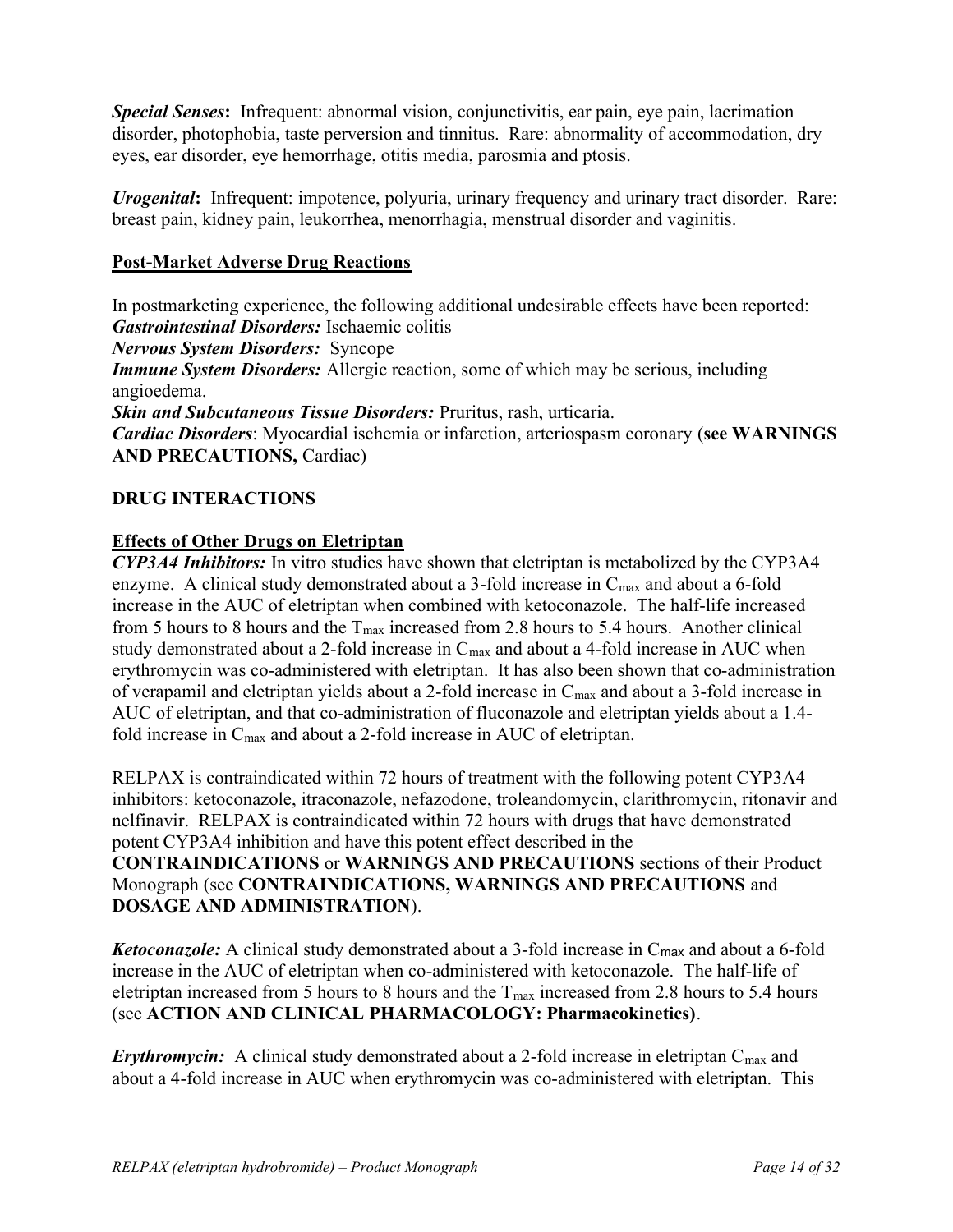increased exposure was associated with an increase in eletriptan  $t<sub>\gamma</sub>$  from 4.6 hours to 7.1 hours (see ACTION AND CLINICAL PHARMACOLOGY: Pharmacokinetics).

Fluconazole: Co-administration of fluconazole and eletriptan yields about a 1.4-fold increase in Cmax and about a 2-fold increase in AUC of eletriptan.

Verapamil: It has also been shown that co-administration of verapamil and eletriptan yields about a 2-fold increase in  $C_{\text{max}}$  and about a 3-fold increase in AUC of eletriptan.

**Ergot-containing drugs:** Ergot-containing drugs have been reported to cause prolonged vasospastic reactions. Because these effects may be additive, use of ergotamine-containing or ergot-type medications (like dihydroergotamine [DHE] or methysergide) and RELPAX tablets within 24 hours is not recommended (see ACTION AND CLINICAL PHARMACOLOGY: Pharmacokinetics and CONTRAINDICATIONS).

**Other 5-HT**<sub>1</sub> Agonists: Concomitant use of other 5-HT<sub>1</sub> agonists within 24 hours of RELPAX treatment is not recommended (see CONTRAINDICATIONS).

### Selective Serotonin Reuptake Inhibitors (SSRIs)/Serotonin Norepinephrine Reuptake Inhibitors (SNRIs):

Cases of life-threatening serotonin syndrome have been reported during combined use of selective serotonin reuptake inhibitors (SSRIs) or serotonin norepinephrine reuptake inhibitors (SNRIs) and triptans (see WARNINGS AND PRECAUTIONS).

**Propranolol:** The C<sub>max</sub> and AUC of eletriptan were increased by 10% and 33%, respectively, following an 80 mg BID dose of propranolol administered for 7 days. No interactive increases in blood pressure were observed. No dose adjustment is necessary for patients also taking propranolol.

MAO Inhibitors: Eletriptan is not a substrate for monoamine oxidase (MAO) enzymes. Therefore there is no expectation of an interaction between RELPAX and MAO inhibitors.

## The effect of eletriptan on other drugs

The effect of eletriptan on enzymes other than cytochrome P-450 has not been investigated. In vitro human liver microsome studies suggest that eletriptan has little potential to inhibit CYP1A2, 2C9, 2E1 and 3A4 at concentrations up to 100 μM. While eletriptan has an effect on CYP2D6 at high concentration (IC<sub>50</sub> of about 41  $\mu$ M), this effect should not interfere with metabolism of other drugs when eletriptan is used at recommended doses. There is no in vitro or in vivo evidence that clinical doses of eletriptan will induce drug metabolizing enzymes. Therefore, eletriptan is unlikely to cause clinically important drug interactions mediated by these enzymes.

## Drug-Food Interactions

The AUC and  $C_{\text{max}}$  of eletriptan are increased by approximately 20 to 30% following oral administration with a high fat meal.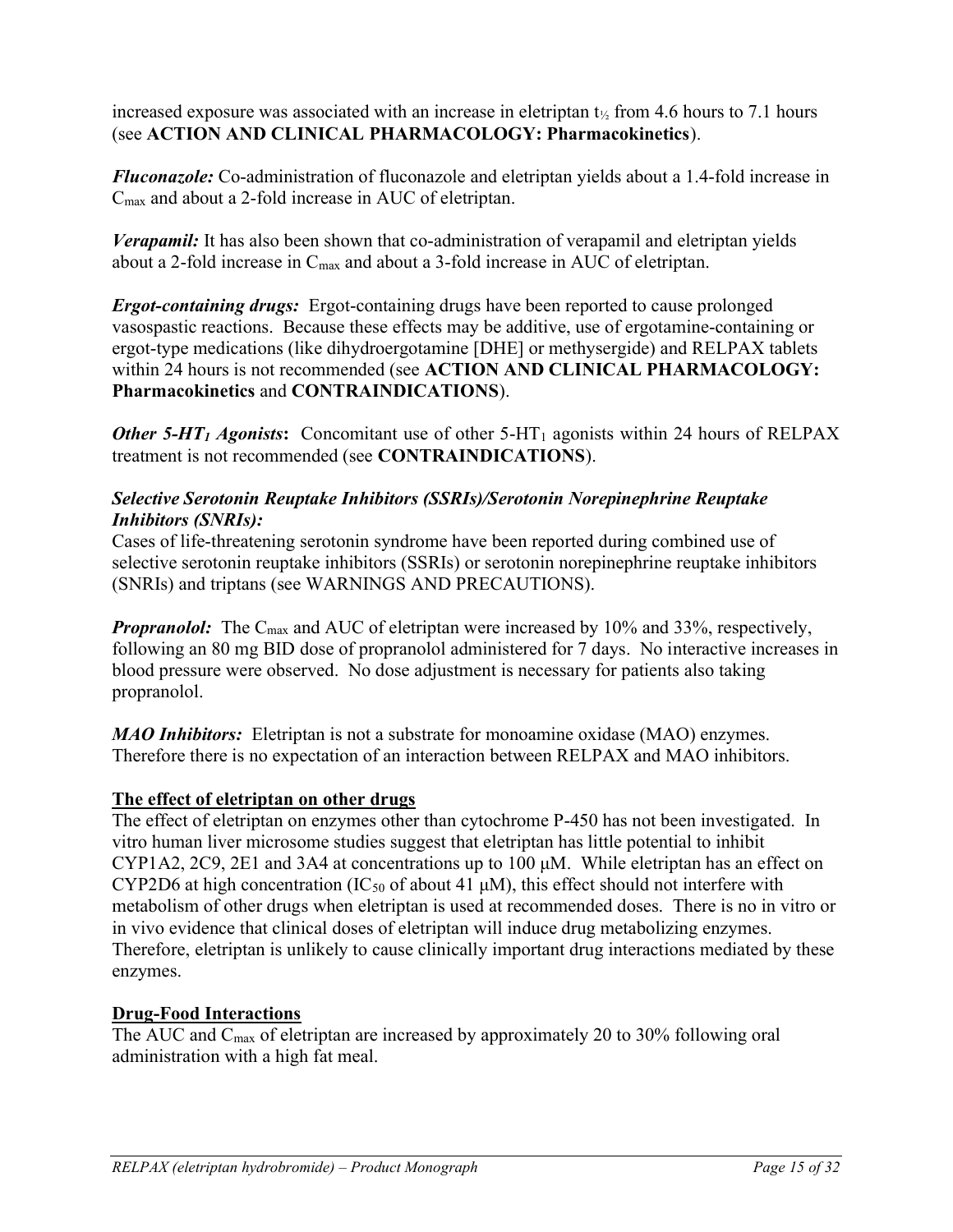### <span id="page-15-0"></span>Drug-Herb Interactions

Interactions with herbal products have not been established.

#### Drug-Laboratory Interactions

Interactions with laboratory tests have not been established.

### DOSAGE AND ADMINISTRATION

#### Dosing Considerations

RELPAX (eletriptan hydrobromide) tablets should be taken as early as possible after the onset of a migraine attack, but are also effective if taken at a later stage. RELPAX tablets should not be used prophylactically.

#### Recommended Dose and Dosage Adjustment

#### Adult (18-65 years of age):

In controlled clinical trials, single doses of 20 mg and 40 mg were effective for the acute treatment of migraine in adults. A greater proportion of patients had a response following a 40 mg dose than following a 20 mg dose. Individuals may vary in response to doses of RELPAX tablets.

When initiating treatment with RELPAX, a starting dose of 20 mg or 40 mg may be considered. Patients who do not obtain satisfactory efficacy after an initial trial of 20 mg may be effectively treated with 40 mg in subsequent migraine attacks. The choice of dose should therefore be made on an individual basis, according to the clinical status of the patient and weighing the possible risk/benefit of the 40 mg dose. A minimal effective dose should be used.

If after an initial dose of 20 mg, headache improves but then returns a repeat dose of 20 mg may be beneficial and should be taken at least 2 hours after the initial dose. If an initial dose of 40 mg is taken, a second dose is not recommended.

If the initial dose is ineffective, controlled clinical trials have not shown a benefit of a second dose to treat the same attack.

The maximum daily dose should not exceed 40 mg.

The safety of treating an average of more than 3 headaches in a 30-day period has not been established.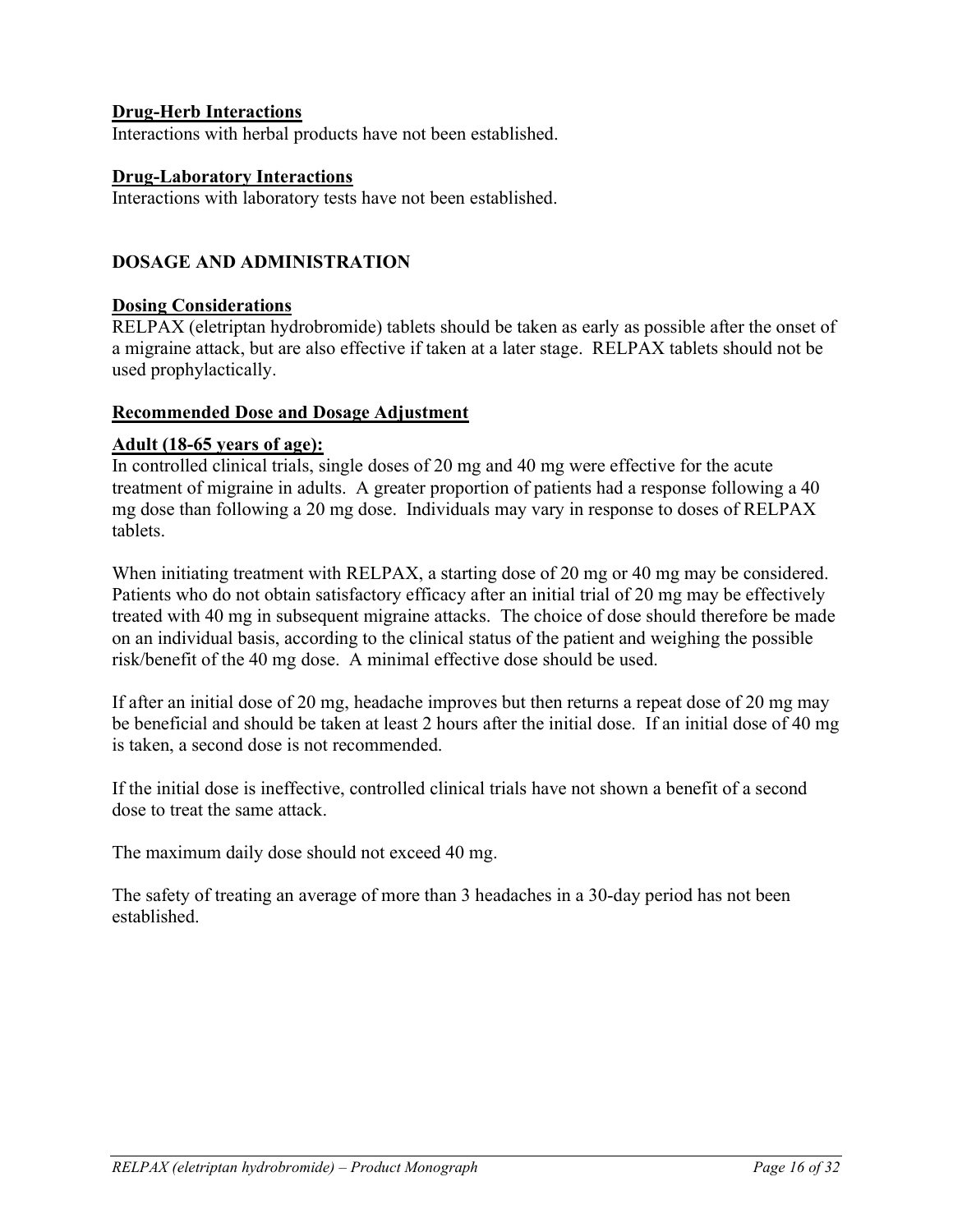### <span id="page-16-0"></span>Patients Receiving Potent CYP3A4 Inhibitors

RELPAX tablets are contraindicated within 72 hours of treatment with the following potent CYP3A4 inhibitors, due to potential for significant increases in RELPAX blood levels: ketoconazole, itraconazole, clarithromycin, troleandomycin, ritonavir, nelfinavir and nefazodone. RELPAX is also contraindicated within 72 hours with any other drugs that have demonstrated potent CYP3A4 inhibition and have this potent effect described in the

#### CONTRAINDICATIONS or WARNINGS AND PRECAUTIONS sections of their labeling (see WARNINGS AND PRECAUTIONS, DRUG INTERACTIONS and CONTRAINDICATIONS).

### Patients with Hepatic Impairment

No dose adjustment is required in patients with mild or moderate hepatic impairment. As RELPAX has not been studied in patients with severe hepatic impairment, it is contraindicated in these patients (see ACTION AND CLINICAL PHARMACOLOGY and CONTRAINDICATIONS).

#### Patients with Renal Impairment

In some patients with renal impairment, an elevation in blood pressure was observed. A total daily dose of greater than 20 mg should be administered with caution. RELPAX is not recommended for patients with severe renal impairment (see ACTION AND CLINICAL PHARMACOLOGY and WARNINGS AND PRECAUTIONS).

#### Administration

RELPAX tablets should be swallowed whole with water.

### **OVERDOSAGE**

Symptoms: No significant overdoses in clinical trials have been reported. Twenty-one (21) subjects have received single doses of 120 mg in Phase 1 trials and 427 in Phase 2/3 trials without significant adverse effects. Based on the pharmacology of  $5-HT_1$  agonists, hypertension or other more serious cardiovascular symptoms could occur on overdose.

Treatment: In case of overdose, standard supportive measures should be adopted. The elimination half-life of eletriptan is about 4 hours (see ACTION AND CLINICAL PHARMACOLOGY), and therefore monitoring of patients after overdose with eletriptan should continue for at least 20 hours, or longer should symptoms or signs persist.

There is no specific antidote to eletriptan. In cases of severe intoxication, intensive care procedures are recommended, including establishing and maintaining a patent airway, ensuring adequate oxygenation and ventilation, and monitoring and support of the cardiovascular system.

It is unknown what effect hemodialysis or peritoneal dialysis has on the serum concentration of eletriptan.

For management of a suspected drug overdose, contact your regional Poison Control Centre.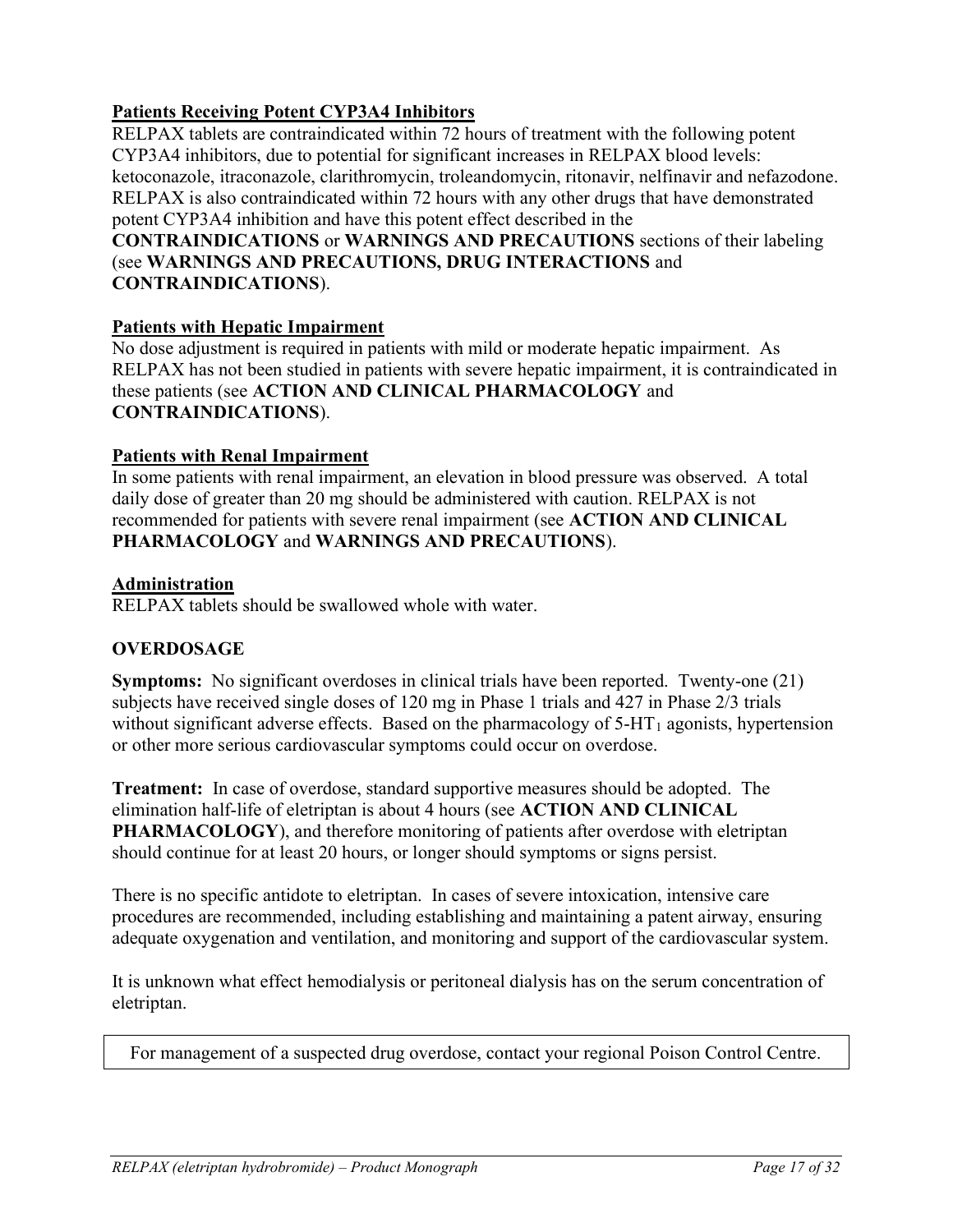## <span id="page-17-0"></span>ACTION AND CLINICAL PHARMACOLOGY

#### Mechanism of Action

Eletriptan binds with high affinity to  $5-HT_{1B}$ ,  $5-HT_{1D}$  and  $5-HT_{1F}$  receptors, has modest affinity for 5-HT<sub>1A</sub>, 5-HT<sub>1E</sub>, 5-HT<sub>2B</sub> and 5-HT<sub>7</sub> receptors, and little or no affinity for 5-HT<sub>2A</sub>, 5-HT<sub>2C</sub>, 5- $HT_3$ , 5-HT<sub>4</sub>, 5-HT<sub>5A</sub> and 5-HT<sub>6</sub> receptors.

Eletriptan has no significant affinity or pharmacological activity at adrenergic alpha<sub>1</sub>, alpha<sub>2</sub>, or beta; dopaminergic  $D_1$  or  $D_2$ ; muscarinic; or opioid receptors.

Two theories have been proposed to explain the efficacy of 5-HT receptor agonists in migraine. One theory suggests that activation of  $5-HT_1$  receptors located on intracranial blood vessels, including those on the arteriovenous anastomoses, leads to vasoconstriction, which is correlated with the relief of migraine headache. The other hypothesis suggests that activation of  $5-HT_1$ receptors on sensory nerve endings in the trigeminal system results in the inhibition of proinflammatory neuropeptide release.

In the anesthetized dog, eletriptan has been shown to reduce carotid arterial blood flow, with only a small increase in arterial blood pressure at high doses. While the effect on blood flow was selective for the carotid arterial bed, decreases in coronary artery diameter were observed. Eletriptan has also been shown to inhibit trigeminal nerve activity in the rat.

#### Pharmacokinetics

Absorption: Eletriptan is rapidly and well absorbed after oral administration with peak plasma levels occurring approximately 1.5 hours after dosing to healthy subjects. In patients with moderate to severe migraine, the median  $T_{\text{max}}$  is 2.0 hours. The mean absolute bioavailability of eletriptan is approximately 50%. The oral pharmacokinetics are slightly more than dose proportional over the clinical dose range. The AUC and  $C_{\text{max}}$  of eletriptan are increased by approximately 20 to 30% following oral administration with a high fat meal.

Distribution: The volume of distribution following IV administration is 138L. Plasma protein binding is moderate and approximately 85%.

Metabolism: The N-demethylated metabolite of eletriptan is the only known active metabolite. This metabolite causes vasoconstriction similar to eletriptan in animal models. Though the halflife of the metabolite is estimated to be about 13 hours, the plasma concentration of the Ndemethylated metabolite is 10-20% of that of parent drug and is unlikely to contribute significantly to the overall effect of the parent compound. In vitro studies indicate that eletriptan is primarily metabolized by cytochrome P-450 enzyme CYP3A4 (see CONTRAINDICATIONS, WARNINGS AND PRECAUTIONS and DRUG INTERACTIONS).

Excretion: The elimination half-life of eletriptan is approximately 4 hours. Mean-renal clearance  $CL_R$ ) following oral administration is approximately 3.9 L/h. Non-renal clearance accounts for about 90% of the total clearance. The pharmacokinetic parameters while fasting are summarized in Table 2.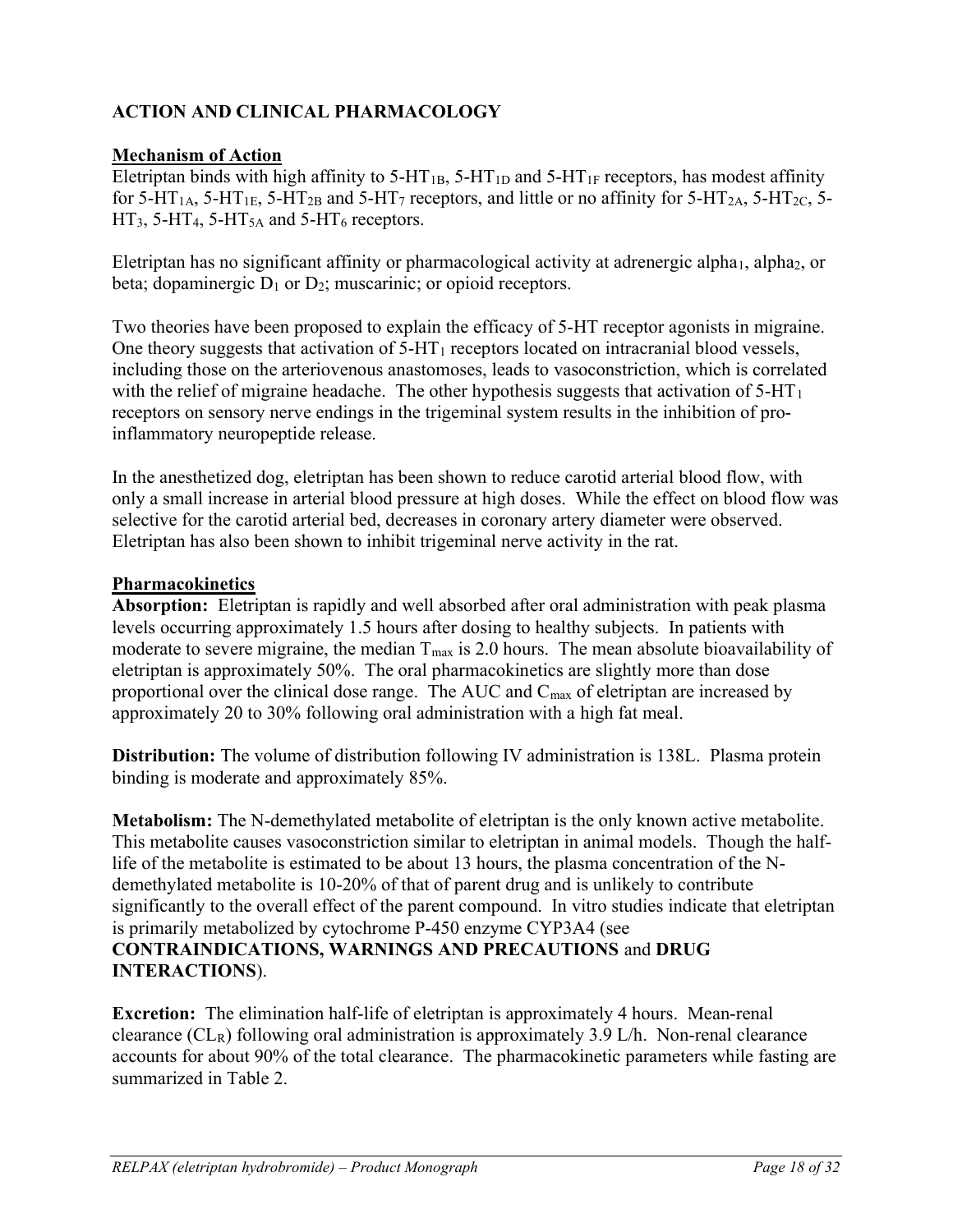|                                 | Mean <sup>a</sup> |                 |                  |
|---------------------------------|-------------------|-----------------|------------------|
| Pharmacokinetic Parameter       | $20 \text{ mg}$   | $40 \text{ mg}$ | 80 <sub>mg</sub> |
| $C_{\text{max}}$ (ng/mL)        | 37                | 82              | 188              |
| $\vert$ AUC (ng $\bullet$ h/mL) | 240               | 573             | 1218             |
| $AUC_t$ (ng•h/mL)               | 235               | 563             | 1198             |
| $T_{\text{max}}(h)$             | 1.5               | 1.8             | 2.1              |
| Kel(h)                          | 0.194             | 0.181           | 0.183            |
| $t_{\frac{1}{2}}(h)$            | 3.6               | 3.8             | 3.8              |

| Table 2: Single Dose Pharmacokinetics of Eletriptan (N=18 patients, 9 Males and 9 Females) |  |  |  |
|--------------------------------------------------------------------------------------------|--|--|--|
|                                                                                            |  |  |  |

## Special Populations and Conditions

Pediatrics: The volume of distribution following oral administration is lower in children <12 years of age resulting in higher plasma concentrations than would be predicted following the same dose in adults. RELPAX is not recommended for use in patients under 18 years of age (see WARNINGS AND PRECAUTIONS: Special Populations).

Geriatrics: RELPAX (eletriptan hydrobromide) has been given to only 50 patients over the age of 65. There is a statistically significant increase in half-life (from about 4.4 hours to 5.7 hours) in the elderly compared to younger adult subjects based on population pharmacokinetic analysis (see WARNINGS AND PRECAUTIONS: Special Populations).

Blood pressure was increased to a greater extent in elderly subjects than in young subjects.

Gender: The pharmacokinetics of eletriptan are unaffected by gender.

Race: A comparison of the pharmacokinetic studies conducted in western countries and those conducted in Japan have indicated an approximate 35% reduction in the exposure of eletriptan in Japanese male volunteers compared to western males.

Population pharmacokinetic analysis of 2 clinical studies indicates no evidence of pharmacokinetic differences between Caucasians and non-Caucasian patients.

Menstrual Cycle: In a study of 16 healthy females, the pharmacokinetic profile of eletriptan remained consistent throughout the phases of the menstrual cycle.

Hepatic Insufficiency: The effects of severe hepatic impairment on eletriptan metabolism have not been evaluated. Subjects with mild or moderate hepatic impairment demonstrated an increase of eletriptan in AUIncrease in C  $(34\%)$ ,  $C_{\text{max}}$   $(18\%)$  and half-life (see CONTRAINDICATIONS, WARNINGS AND PRECAUTIONS and DOSAGE AND ADMINISTRATION for severe hepatic impairment).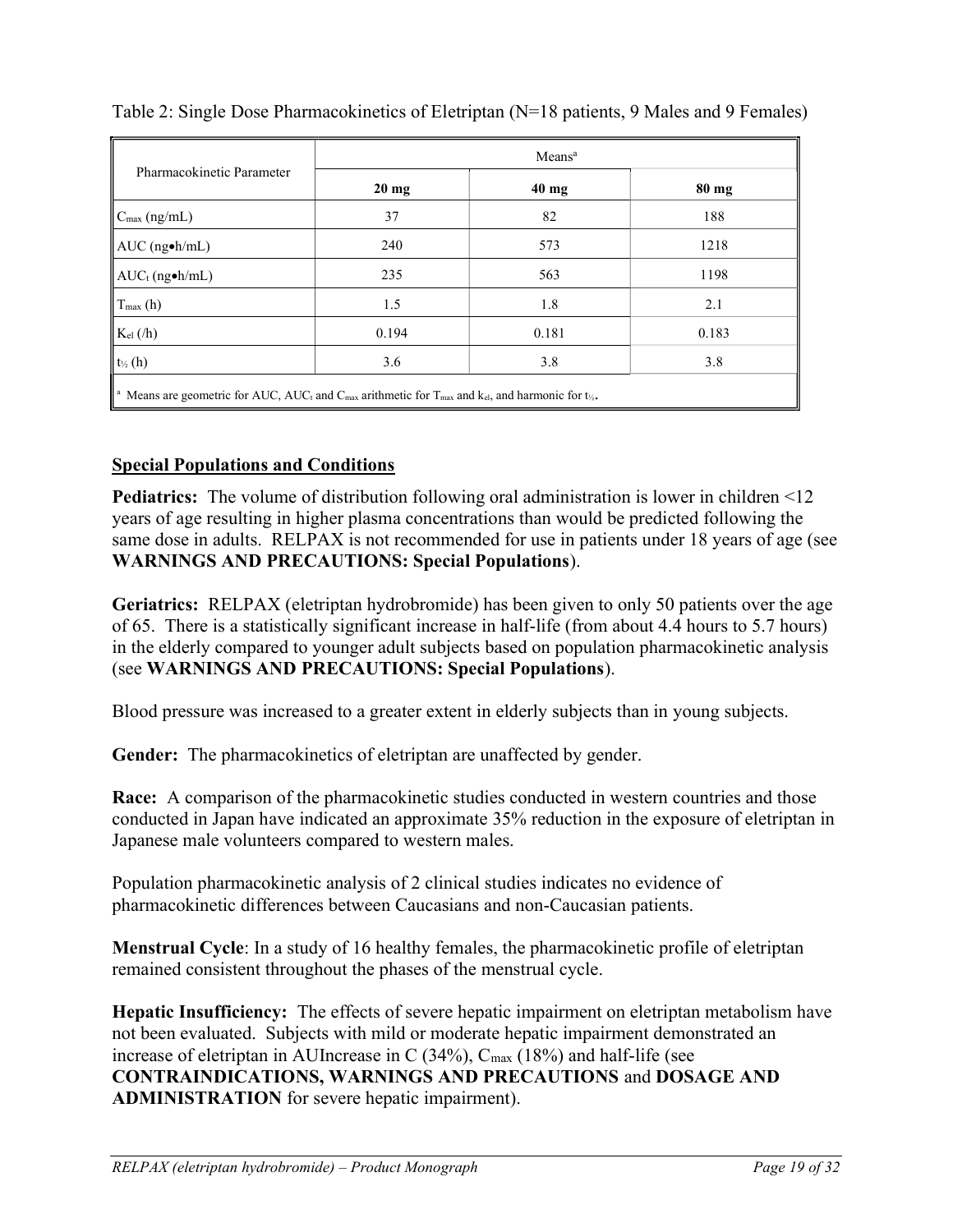<span id="page-19-0"></span>Renal Insufficiency: In a clinical pharmacology study, a single oral 80 mg dose was administered to normal ( $n=6$ ) subjects and to subjects with severe ( $n=5$ ), moderate ( $n=5$ ) and mild (n=6) degrees of renal impairment. There was no significant change in clearance observed in subjects with mild, moderate or severe renal impairment, though blood pressure elevations were observed in this population. The maximum blood pressure increase from baseline in subjects with renal impairment ranged from 14 to 17 mmHg for systolic blood pressure and 14 to 21 mmHg for diastolic blood pressure and was greater than that observed in the normal subjects (3 – 4 mmHg) (see WARNINGS AND PRECAUTIONS and DOSAGE AND ADMINISTRATION).

## STORAGE AND STABILITY

Store at room temperature between 15º- 30ºC. Protect from moisture.

### DOSAGE FORMS, COMPOSITION AND PACKAGING

Each RELPAX tablet for oral administration contains 24.2 or 48.5 mg of eletriptan hydrobromide equivalent to 20 or 40 mg eletriptan, respectively. Each tablet also contains the inactive ingredients: croscarmellose sodium, FD & C Yellow No 6 aluminum lake, hypromellose, lactose monohydrate, microcrystalline cellulose, magnesium stearate, titanium dioxide and triacetin.

RELPAX (eletriptan hydrobromide) tablets of 20 and 40 mg eletriptan (base) as the hydrobromide. RELPAX tablets are orange, round, film-coated tablets and are supplied in cartons containing blister packs with either 2, 3, 4, 6, 10, 18, 30 or 100 tablets.

| Strength           | Tablet Identification                                 |  |  |
|--------------------|-------------------------------------------------------|--|--|
| $20 \,\mathrm{mg}$ | Printed "REP20" on one side and PFIZER on the reverse |  |  |
| $40 \text{ mg}$    | Printed "REP40" on one side and PFIZER on the reverse |  |  |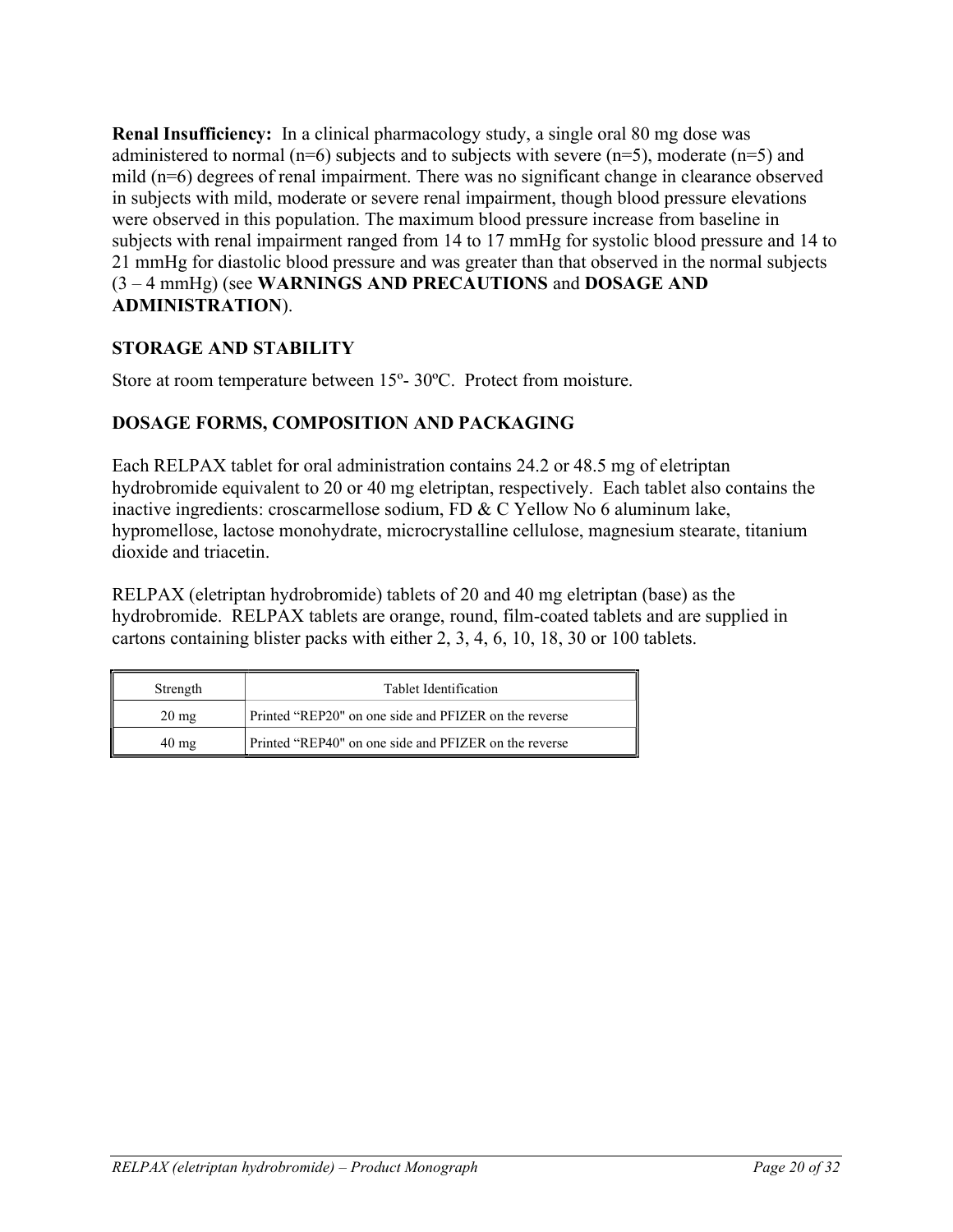# PART II: SCIENTIFIC INFORMATION

### <span id="page-20-0"></span>PHARMACEUTICAL INFORMATION

#### Drug Substance

| Proper name:        | eletriptan hydrobromide                                                                           |
|---------------------|---------------------------------------------------------------------------------------------------|
| Chemical name:      | $3-[[(R)-1-methyl-2-pyrrolidinyl]methyl]-5-[2-$<br>(phenylsulfonyl)ethyl]-indole monohydrobromide |
| Molecular formula:  | $C_{22}H_{26}N_2O_2S\bullet HBr$                                                                  |
| Molecular weight:   | 463.43                                                                                            |
| Structural formula: |                                                                                                   |
|                     | $^{0,0}$                                                                                          |



Physicochemical properties: Eletriptan is a white to pale-coloured powder that is slightly soluble in water.

. HBr

### CLINICAL TRIALS

The efficacy of RELPAX tablets in the acute treatment of migraine was evaluated in 7 doubleblind, placebo-controlled studies in adults (n=5,992). All 7 studies used 40 mg. Six studies evaluated an 80 mg dose and 2 studies included a 20 mg dose.

In all 7 studies, randomized adult patients treated their headaches as outpatients. Patients treated in these studies were predominantly female (85%) and Caucasian (94%) with a mean age of 40 years (range 18-78). In all studies, patients were instructed to treat a moderate to severe headache. Headache response, defined as a reduction in headache severity from moderate or severe pain to mild or no pain, was assessed up to 2 hours after dosing. Secondary endpoints included pain-free response and associated symptoms (nausea, vomiting, photophobia and phonophobia).

Maintenance of response was assessed for up to 24 hours post-dose. A second dose of RELPAX tablets or other medication (rescue medication) was allowed 2 to 24 hours after the initial treatment for both persistent and recurrent headaches. The incidence and time to use of these additional treatments were also recorded.

In all studies, the percentage of patients achieving headache response 2 hours after treatment was significantly greater among patients receiving RELPAX tablets at all doses compared to those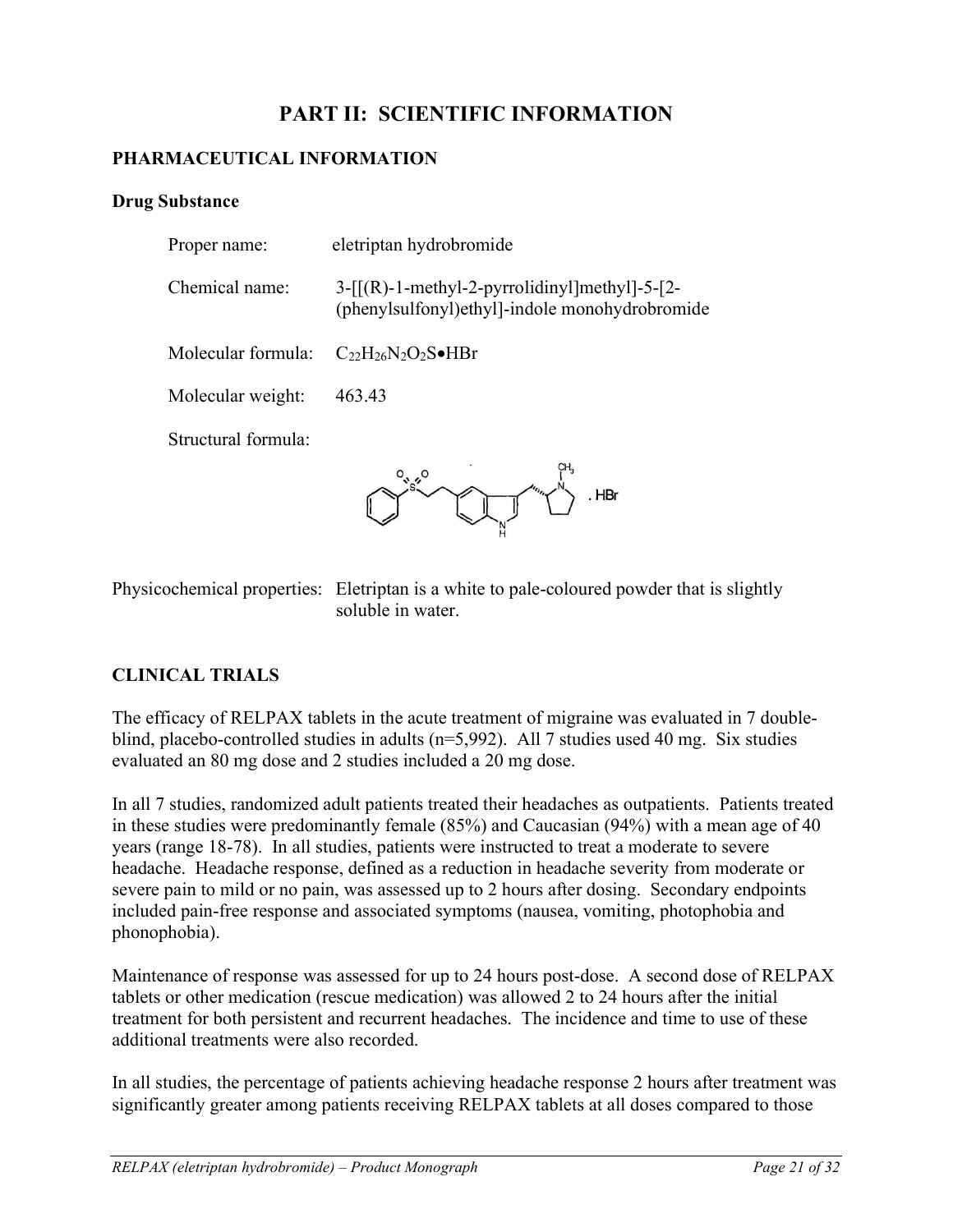who received placebo. Headache response occurred as early as 30 minutes following dosing. The 2-hour response rates from these controlled clinical studies are summarized in Table 3.

|                     | Placebo                                            | <b>RELPAX</b><br>$20 \text{ mg}$ | <b>RELPAX</b><br>$40 \text{ mg}$ | <b>RELPAX</b><br>80 mg |
|---------------------|----------------------------------------------------|----------------------------------|----------------------------------|------------------------|
| Study 160-314       | 23.8%<br>$(n=126)$                                 | 54.3%*<br>$(n=129)$              | $65.0\%*$<br>$(n=117)$           | $77.1\%*$<br>$(n=118)$ |
| Study 160-305       | 19.0%<br>$(n=232)$                                 | NA                               | $61.6\%*$<br>$(n=430)$           | $64.6\%*$<br>$(n=446)$ |
| Study 160-102       | 21.7%<br>$(n=276)$                                 | $47.3\%*$<br>$(n=273)$           | $61.9\%*$<br>$(n=281)$           | 58.6%*<br>$(n=290)$    |
| Study 160-104       | 39.5%<br>$(n=86)$                                  | NA                               | $62.3\%*$<br>$(n=175)$           | $70.0\%*$<br>$(n=170)$ |
| Study 160-307       | 20.6%<br>$(n=102)$                                 | <b>NA</b>                        | 53.9%*<br>$(n=206)$              | $67.9\%*$<br>$(n=209)$ |
| Study 160-318       | 31.3%<br>$(n=80)$                                  | <b>NA</b>                        | $63.9\%*$<br>$(n=169)$           | $66.9\%*$<br>$(n=160)$ |
| Study 160-103       | 29.5%<br>$(n=122)$                                 | NA                               | 57.5%*<br>$(n=492)$              | NA                     |
| $\ast$<br><b>NA</b> | $p$ value $\leq 0.05$ vs placebo<br>Not Applicable |                                  |                                  |                        |

| Table 3: Percentage of Adult Patients with Headache Response (Mild or No Headache) 2 |
|--------------------------------------------------------------------------------------|
| Hours Following Treatment, from 7 Controlled Clinical Studies in Adults              |

Comparisons of drug performance based upon results obtained in different clinical trials are never reliable. Because studies are conducted at different times, with different samples of patients, by different investigators, employing different criteria and/or different interpretations of the same criteria, under different conditions (dose, dosing regimen, etc.), quantitative estimates of treatment response and the timing of response may be expected to vary considerably from study to study.

The efficacy of RELPAX tablets was unaffected by the duration of attack; gender of the patient; relationship to menses; or concomitant use of estrogen replacement therapy/oral contraceptives, or frequently used migraine prophylactic drugs.

The proportion of patients achieving pain-free status (decrease in pain from moderate to severe at baseline to absence of pain) at 2 hours was statistically significant compared to placebo for patients receiving RELPAX at doses of either 20 or 40 mg. For patients with migraineassociated photophobia, phonophobia, and nausea, at baseline, there was a decreased incidence of these symptoms following administration of RELPAX tablets as compared to placebo.

Data from the placebo-controlled studies (160-102, 160-104, 160-305, 160-307, 160-314 and 160-318) showed that patients receiving RELPAX 20 mg, 40 mg and 80 mg, who did not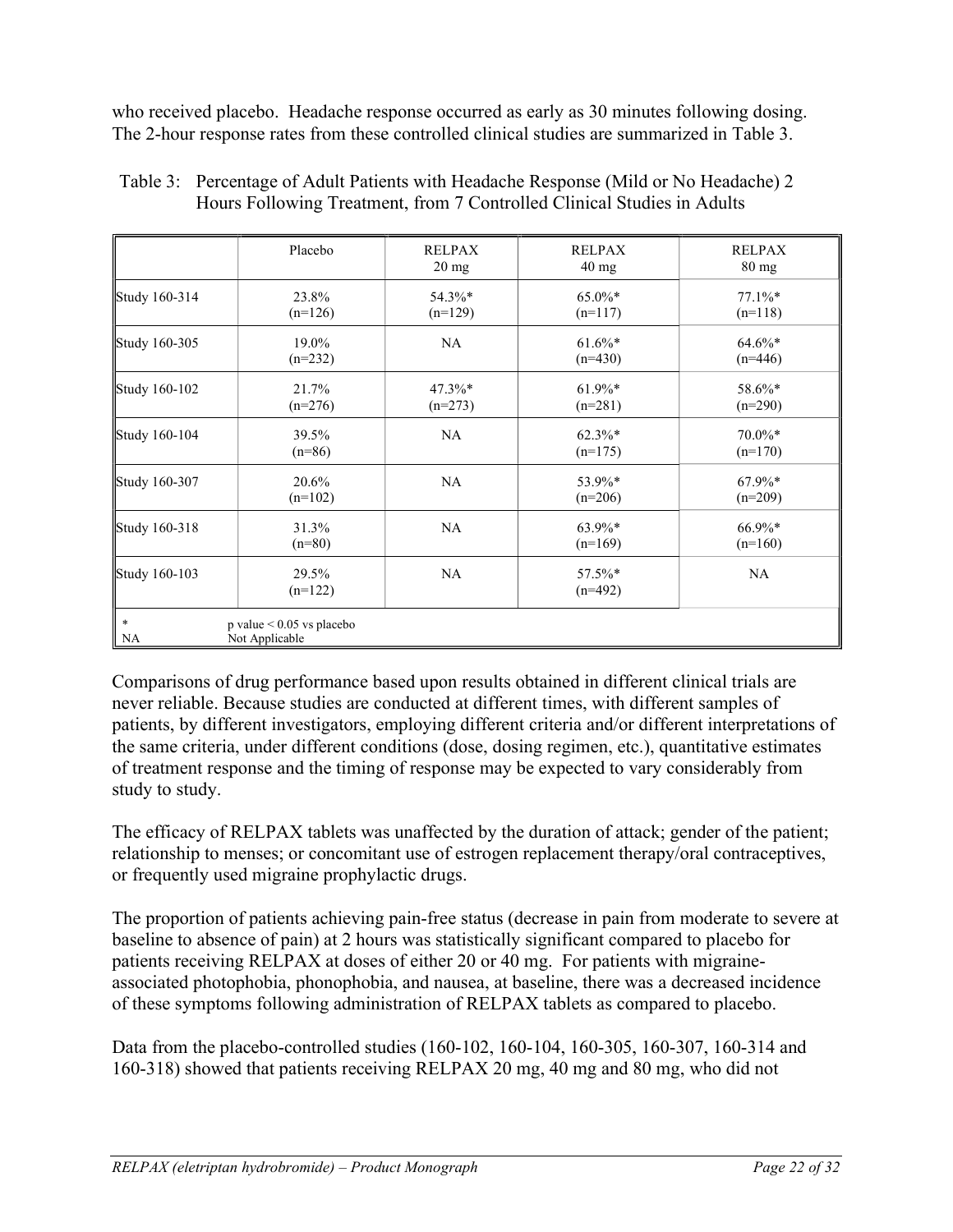<span id="page-22-0"></span>experience recurrence of headache between 2 and 24 hours post-dosing was 72%, 77% and 79%, respectively.

## DETAILED PHARMACOLOGY

## In Vitro Studies

In radioligand-binding studies, eletriptan has been shown to have high affinity for the human 5-  $HT_{1B}$  (pKis of 8.00), 5-HT  $_{1D}$  (pKis 8.4) and 5-HT<sub>1F</sub> (pKis 7.44) receptors. Eletriptan has a 4-8 fold higher affinity for the human 5-HT<sub>1D</sub> receptors with similar affinity for the 5-HT<sub>1F</sub> receptor.

In functional studies, eletriptan is a potent partial agonist at the  $5-HT_{1D-like}$  receptor mediating vasoconstriction in the dog isolated vein and basilar artery. Eletriptan is a potent constrictor of the basilar artery ( $pEC_{50}$  7.16); it also demonstrated a 3-fold selectivity in constricting the basilar artery. The constrictor response of eletriptan was antagonized by the selective  $5-HT_{1B/1D}$ antagonist, GR 125, 743 at similar potency. Eletriptan contracted the human isolated cerebral (middle meningeal) artery ( $pEC_{50}$  7.6), however was significantly less potent in contracting the human isolated coronary artery ( $pEC_{50}$  5.60).

## Animal Studies

As anticipated from the above effects, eletriptan displays potent  $5-HT_{1D-like/1B}$  agonist activity in vivo with selectivity for carotid as opposed to coronary and femoral vascular beds. Following IV 1 to 1000 μg/kg administration to the anesthetized dog, eletriptan caused dose-related decreases in carotid artery blood flow with a mean  $ED_{50}$  of 12  $\mu$ g/kg IV (maximum reduction of 44% at 1000 μg/kg IV). In this preparation, eletriptan at doses of 1 to 1000 μg/kg IV has no-effect on coronary artery blood flow (mean  $ED_{50}$  62.8  $\mu$ g/kg IV), it has modest selectivity for carotid over coronary blood vessels. Similarly, eletriptan does not affect femoral artery blood flow at doses which cause significant falls in carotid artery blood flow.

Eletriptan did not cause any significant change in heart rate at the doses studied, and only at the top dose of 1000 μg/kg IV did it induce a modest (13.3 mmHg) increase in blood pressure.

## Hemodynamic Effects

Consistent with the high affinity of eletriptan for  $5-HT_{1D}$  and  $5-HT_{1F}$  receptors, studies in the anesthetized rat have demonstrated that eletriptan reduces neurogenic inflammation in the dura mater and, therefore, may prevent an effect which may give rise to the pain and symptoms experienced by migraineurs. In the rat, eletriptan at doses of 100 to 300 μg/kg IV, but not 30 μg/kg IV, significantly inhibits the plasma protein extravasation (PPE) induced in the dura mater by electrical stimulation of the trigeminal ganglion. In addition, eletriptan (100 μg/kg IV) reverses an ongoing PPE in the dura mater.

In anesthetized and conscious dogs, eletriptan is hemodynamically bland at doses which effectively reduce carotid artery blood flow. At substantially higher doses (eg, 1000 μg/kg IV bolus injection, 750 μg/kg over 15 min IV infusion and 1.5 mg/kg PO), eletriptan increases systolic and diastolic blood pressures, heart rate, cardiac output and dP/dt max. Overall, eletriptan produces little or no change in a number of ECG parameters measured, although some small changes in T-wave height are observed in some animals after IV but not PO administration. The opposite effects - decreases in mean arterial blood pressure, heart rate, left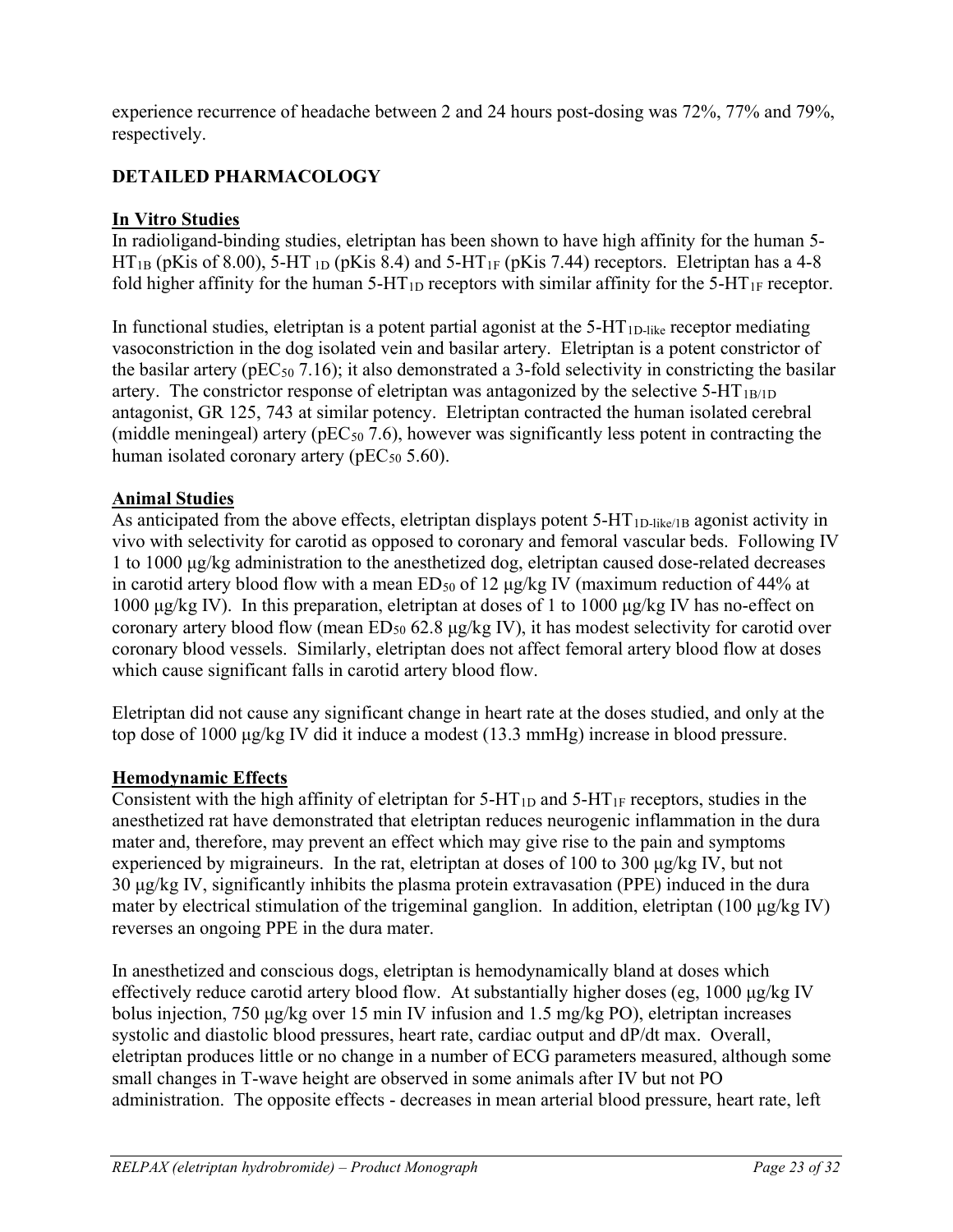<span id="page-23-0"></span>ventricular pressure and cardiac contractility - are observed in the anesthetized cat after IV administration of 1000 μg/kg eletriptan. This most probably reflects a species variation in response to this class of compound.

In the dog, IV-infused glyceryl trinitrate (GTN) (3 μg/kg/min for 10 min) effectively reverses the coronary artery constriction induced by the IV infusion of a high dose (20 μg/kg/min for 10 min) of eletriptan. Thus, GTN appears to be a suitable antidote should coronary artery constriction be unexpectedly or inadvertently associated with eletriptan exposure.

Eletriptan is well tolerated by mice (30 mg/kg PO and 10 mg/kg IV) and rats (30 mg/kg PO). Moreover, in a range of general pharmacological studies, eletriptan, at doses up to and including 10 mg/kg PO and 1 mg/kg IV, and concentrations of 10 μM for in vitro experiments, did not produce any sedative activity, interaction with alcohol or pentobarbitone, or affect somatic function. Eletriptan did not block beta-adrenoreceptors or cholinergic and serotonergic, or display ganglionic blocking activity.

Oral absorption of eletriptan is rapid and high in all species. Volume of distribution in rodents and dog is higher than in man, probably reflecting the higher plasma protein binding in man. Tissue distribution of drug-related radioactivity in rat is as expected for a moderately lipophilic base. In all species studied, clearance of eletriptan is via the same primary pathways of oxidative metabolism and no human-specific metabolites have been identified. In all species, including man, the majority of the dose is excreted within 48 hours, with both feces and urine being important routes of excretion. Plasma metabolite profiles are similar in animals and man with unchanged eletriptan a major component in all species.

## TOXICOLOGY

## **Acute Toxicity**

|       | Single Dose Studies in Mice and Rats               |                                                |             |  |  |  |
|-------|----------------------------------------------------|------------------------------------------------|-------------|--|--|--|
| Route | <b>Species &amp; Strains</b><br>No. of Animals/Sex |                                                |             |  |  |  |
| IV    | Swiss CD-1 Mice                                    | 5/dose                                         | $12.5 - 20$ |  |  |  |
| IV    | Sprague-Dawley CD Rats                             | 5/dose except 12.5 mg/kg where there were $2M$ | $12.5 - 20$ |  |  |  |
| oral  | CD-1 Mice                                          | $2-5$ /dose                                    | 100-100     |  |  |  |
| oral  | Sprague-Dawley Rats                                | $2-5$ /dose                                    | 100-100     |  |  |  |

## **Comments**

In the intravenous study, 20 and 30 mg/kg in mice produced mortality in 1/10 and 2/4 animals, respectively, while the dose of 20 mg/kg was lethal to the 2 treated rats. No mortality was observed at other doses and there were no findings at necropsy.

In the oral study, an oral dose of 100 mg/kg was well tolerated by both mice and rats; there were no deaths. An oral dose of 1000 mg/kg was lethal to all the animals of both species. Death occurred within 7 minutes of dosing in mice and between 25 and 100 minutes in rats, and was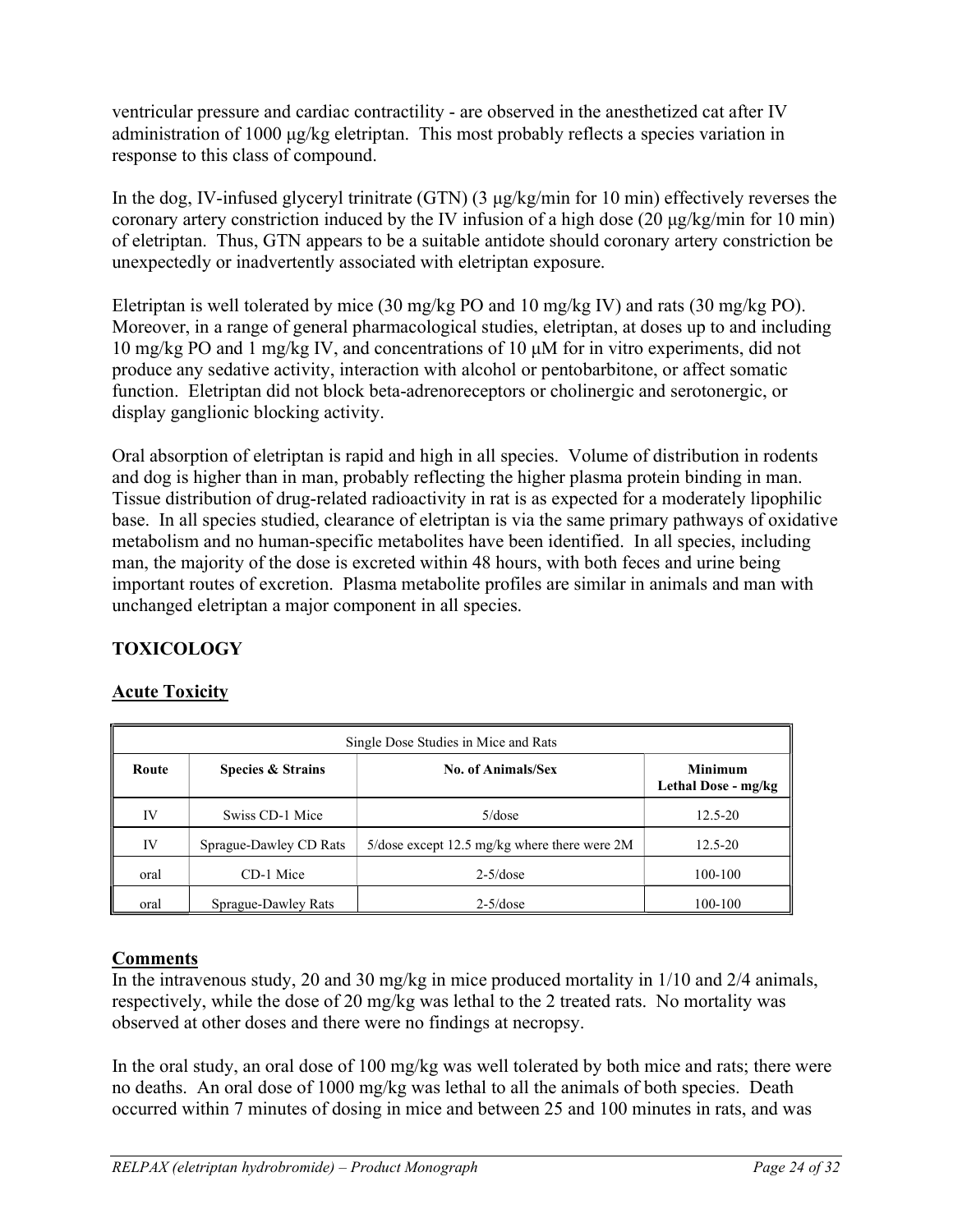preceded by a wide range of severe clinical signs, including convulsions, dyspnea and tremors in mice and dyspnea, prostration, salivation, mydriasis and tremors in rats. The only necropsy findings were gastric hemorrhage found in 3/4 rats treated with 1000 mg/kg, associated with a focus of necrosis in 1 of them.

### Long-Term Toxicity

Repeated-dose studies in rats and mice produced clinical signs consistent with those seen in the single-dose studies and isolated cases of delayed death at doses of and above 200 mg/kg. Moderate adverse effects were seen at 100 mg/kg (reduction in body weight gain). From 25 mg/kg, eletriptan produced liver weight increase which was at higher doses associated with centrilobular hypertrophy. A thyroid follicular hypertrophy was seen from 5 mg/kg upwards. No adverse effects were seen in rats treated with 50 mg/kg for 6 months. The plasma exposure at this dose was at least 6.3-fold that seen at the human maximum single dose of 80 mg.

Many drugs, including  $5-HT_1$  agonists bind reversibly at melanin-rich sites in pigmented rats, including the retina of the eye. In whole body autoradiography (WBA) studies, residual radioactivity was found in the retina of rats 24 hours after single intravenous administration of radiolabelled eletriptan (3 mg/kg), demonstrating an affinity of eletriptan and/or its metabolites to melanin.

Eletriptan did not cause mortality in dogs. Typical clinical signs were incoordination of hind limbs, hyperventilation, hyperthermia and barking, indicative, as in rodents, of a central effect of eletriptan. Transient, diffuse or focal, mostly unilateral corneal opacities were observed during the first days of studies lasting up to 1 month, but not in the subsequent 6- and 12-month studies. Exposure at the no-effect dose level of 2.5 mg/kg was approximately equal to that achieved in humans at the maximum recommended daily dose. The treatment produced dose-related increases in systolic blood pressure, which returned to near normal values over the course of the chronic studies, and heart rate increases seen throughout the treatment period.

A minimal to mild myocardial fibrosis was diagnosed histologically in 2 dogs at 5 mg/kg after 1 month and in 1 dog at 7.5 mg after 2 weeks, but was not observed in the 6- and 12-month studies. Analysis of ECGs showed inversion of negative T-waves to a more normal positive morphology in a number of studies including the 6-month study, where control dogs were also affected. In the 12-month study, increase in the height of the T-wave was recorded. In the 6 and 12-month studies, dosing was halved during the first week to avoid the cardiovascular changes seen in the 1-month study. In the 6-month study, 1/8 dogs each at 2.5 and 5 mg/kg had gastric ulceration. This was felt to be the result of high local concentrations of eletriptan released from the capsule formulation of dry powder. No mucosal changes were seen in the subsequent 12-month study when the tablet (clinical) formulation was used.

A no-effect dose level was established at 4 mg/kg, approximately 4.6 times the human exposure at the maximum single dose of 80 mg.

Carcinogenicity: Lifetime carcinogenicity studies, 104 weeks in duration, were carried out in mice and rats by administering eletriptan in the diet at doses of up to 400 mg/kg/day. In rats, the incidence of testicular interstitial cell adenomas was increased at the high dose of 75 mg/kg/day. The estimated exposure (AUC) to parent drug at that dose was approximately 6 times that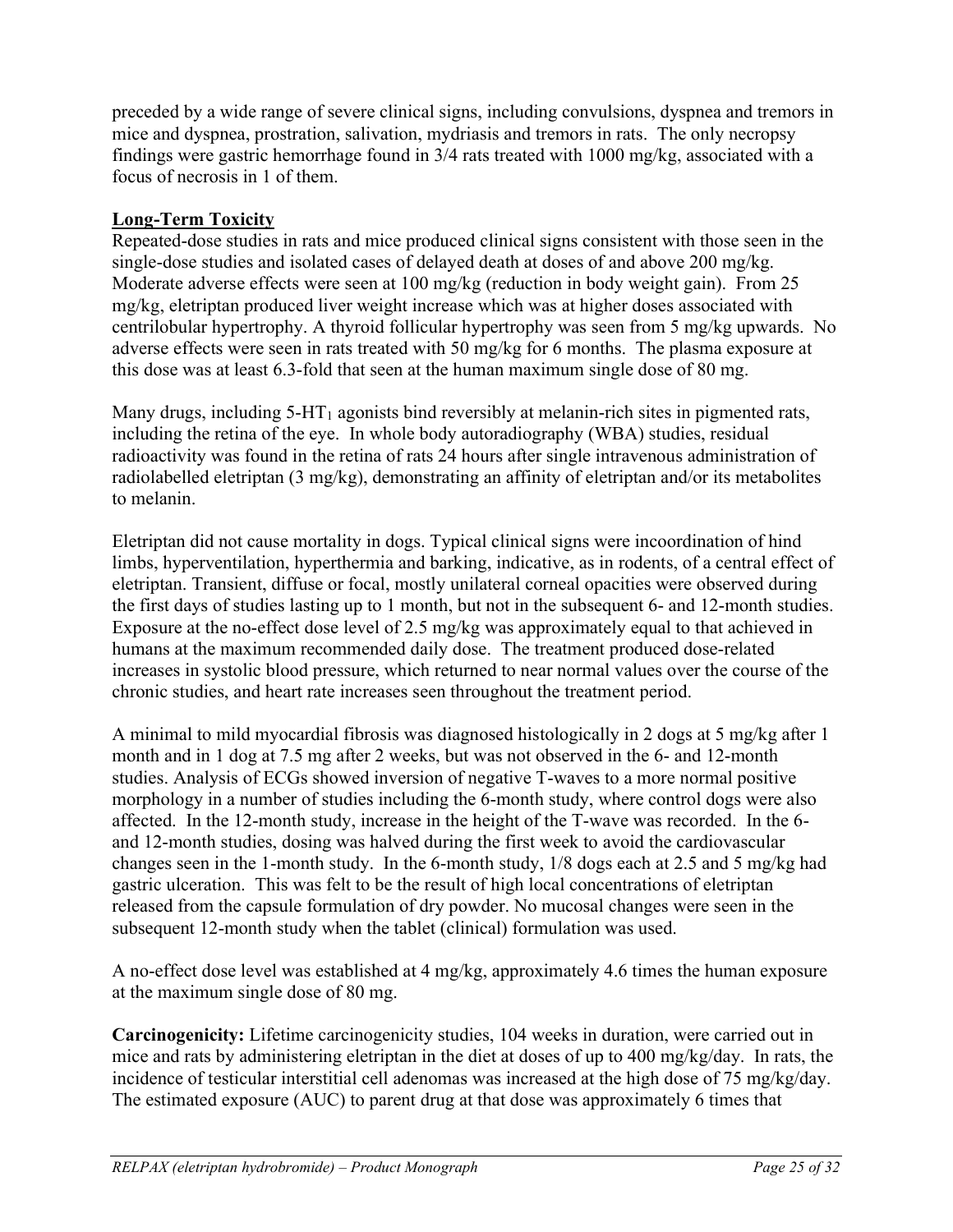achieved in humans receiving the maximum recommended daily dose (MRDD) of 80 mg, and at the no-effect dose of 15 mg/kg/day it was approximately 2 times the human exposure at the MRDD. In mice, the incidence of hepatocellular adenomas was increased at the high dose of 400 mg/kg/day. The exposure to parent drug (AUC) at that dose was approximately 18 times that achieved in humans receiving the MRDD, and the AUC at the no-effect dose of 90 mg/kg/day was approximately 7 times the human exposure at the MRDD.

Mutagenicity: Eletriptan was not mutagenic in bacterial or mammalian cell assays in vitro, testing negative in the Ames reverse mutation test and the hypoxanthineguanine phosphoribosyl transferase (HGPRT) mutation test in Chinese hamster ovary cells. It was not clastogenic in 2 in vivo mouse micronucleus assays. Results were equivocal in in vitro human lymphocyte clastogenicity tests, in which the incidence of polyploidy was increased in the absence of metabolic activation (-S9 conditions), but not in the presence of metabolic activation.

### Reproduction /Sexual Function

Effects on fetal and pup weights were observed at doses that were, on a mg/m<sup>2</sup> basis, 6 to 12 times greater than the clinical MRDD of 80 mg. The increase in structural alterations occurred in the rat and rabbit at doses that, on a mg/m<sup>2</sup> basis, were 12 times greater than (rat) and approximately equal to (rabbit) the MRDD.

When pregnant rats were administered eletriptan during the period of organogenesis at doses of 10, 30 or 100 mg/kg/day, fetal weights were decreased and the incidences of vertebral and sternebral variations were increased at 100 mg/kg/day (approximately 12 times the MRDD on a mg/m<sup>2</sup> basis). The 100 mg/kg dose was also maternally toxic, as evidenced by decreased maternal body weight gain during gestation. The no-effect dose for developmental toxicity in rats exposed during organogenesis was 30 mg/kg, which is approximately 4 times the MRDD on a mg/m<sup>2</sup> basis.

When doses of 5, 10 or 50 mg/kg/day were given to New Zealand White rabbits throughout organogenesis, fetal weights were decreased at 50 mg/kg, which is approximately 12 times the MRDD on a mg/m<sup>2</sup> basis. The incidences of fused sternebrae and vena cava deviations were increased in all treated groups. Maternal toxicity was not produced at any dose. A no-effect dose for developmental toxicity in rabbits exposed during organogenesis was not established, and the 5 mg/kg dose is approximately equal to the MRDD on a mg/m<sup>2</sup> basis.

When female rats were treated with 5, 15 or 50 mg/kg/day during late gestation and lactation, in utero deaths were increased and pup weights were decreased postnatally at 50 mg/kg/day. The effect on pup weights persisted to adulthood. Exposure to parent drug (AUC) at that dose was approximately 4 times that achieved in humans receiving the MRDD. The 50 mg/kg/day dose was mildly maternally toxic, as evidenced by minimally decreased maternal body weight gain during gestation. The no-effect dose for developmental effects was 15 mg/kg, a dose that produced an AUC for parent drug approximately equal to that achieved in humans receiving the MRDD.

Impairment of Fertility: In a rat fertility and early embryonic development study, doses tested were 50, 100 and 200 mg/kg/day, resulting in systemic exposures to parent drug in rats, based on AUC, that were 4, 8, and 16 times MRDD, respectively, in males and 7, 14, and 28 times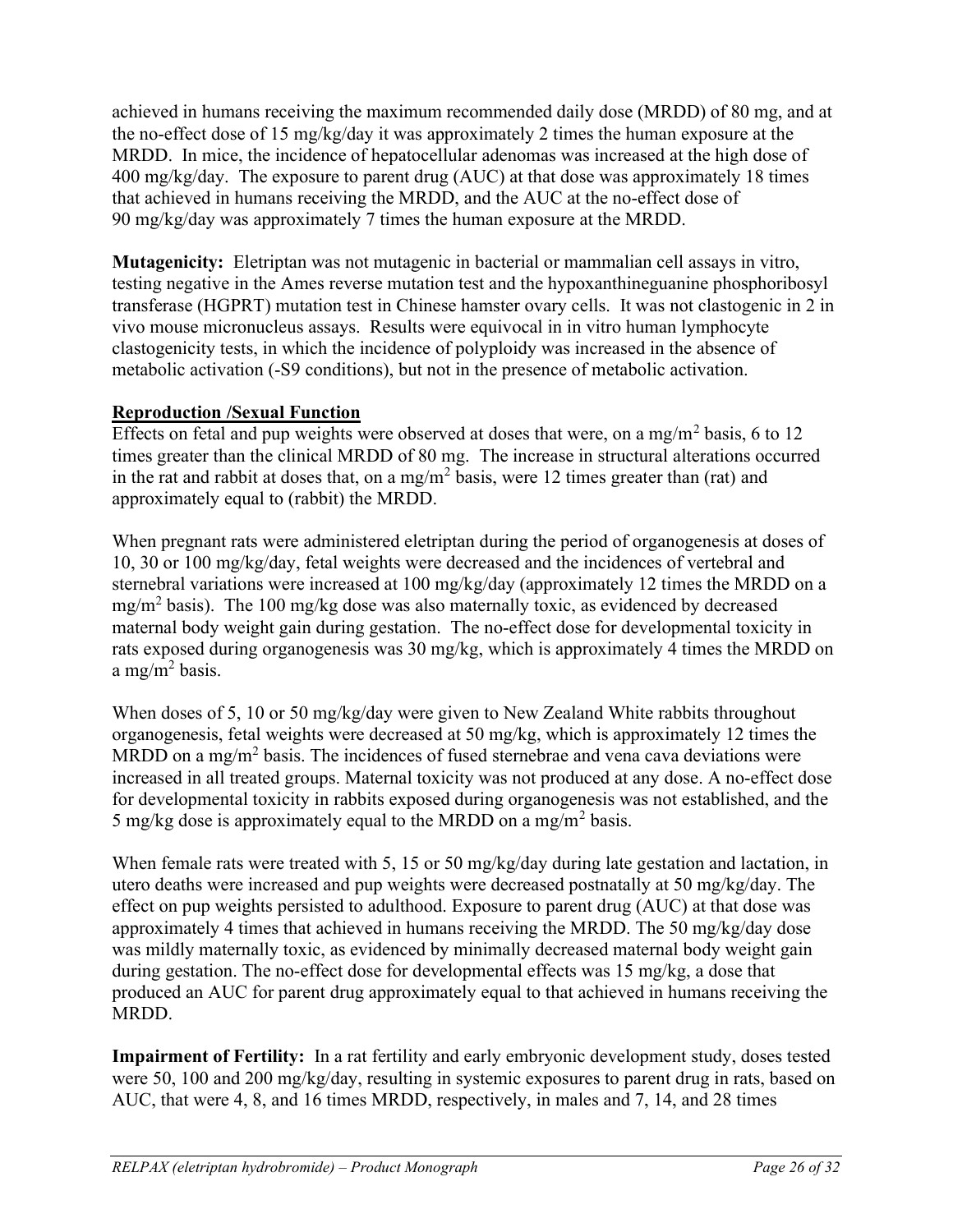MRDD, respectively, in females. There was a prolongation of the estrous cycle at the 200 mg/kg/day dose due to an increase in duration of estrus, based on vaginal smears. There were also dose-related, statistically significant decreases in mean numbers of corpora lutea per dam at all 3 doses, resulting in decreases in mean numbers of implants and viable fetuses per dam. This suggests a partial inhibition of ovulation by eletriptan. There was no-effect on fertility of males and no other effect on fertility of females.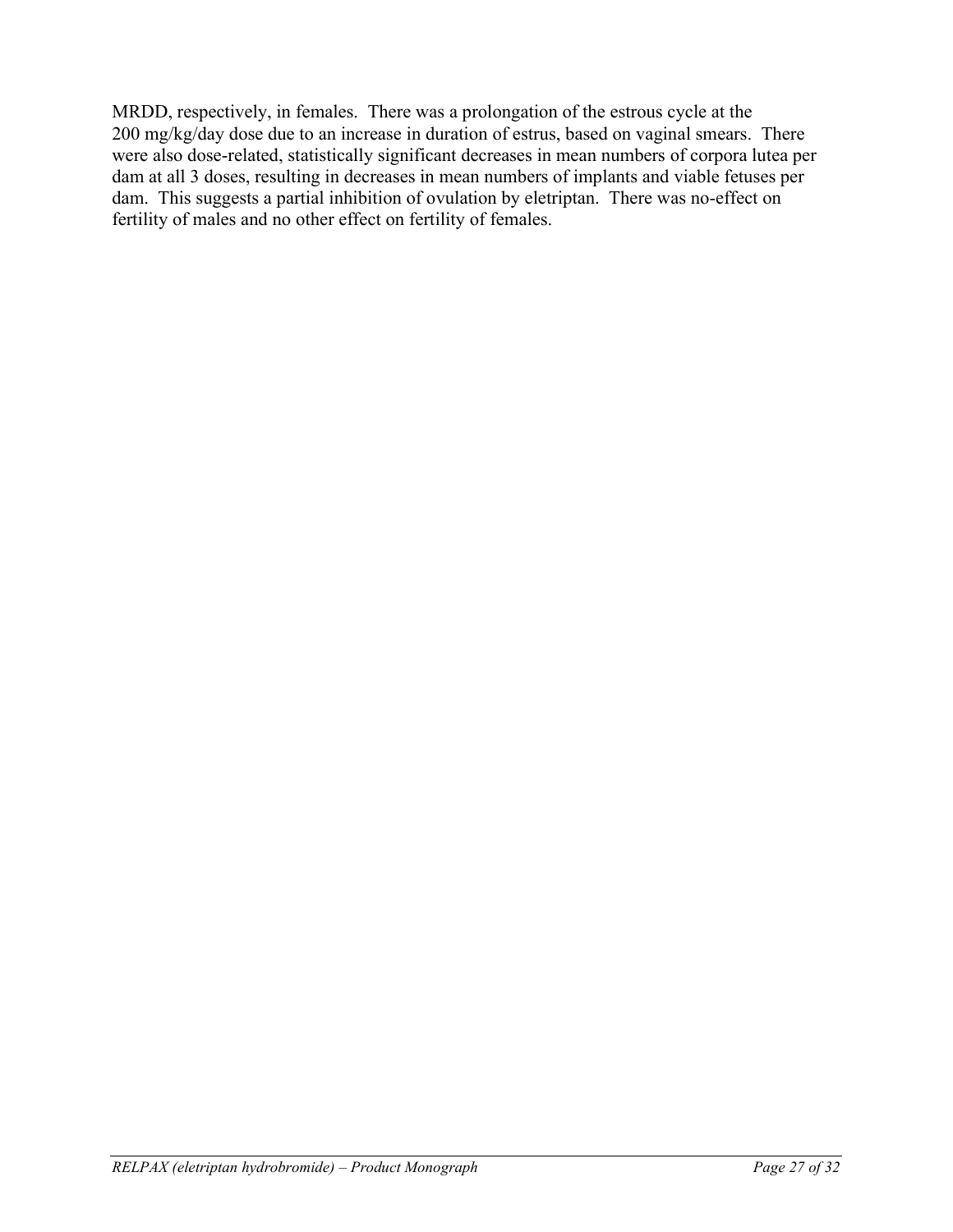### <span id="page-27-0"></span>**REFERENCES**

- 1. Diener HC, Jansen JP, Reches A, et al. Efficacy, tolerability and safety of oral eletriptan and ergotamine plus caffeine [Cafergot®] in the acute treatment of migraine: A multicentre, randomised, double-blind, placebo-controlled comparison. Eur Neurol 2002;47:99-107.
- 2. Goadsby PJ, Ferrari MD, Olesen J, et al. Eletriptan in acute migraine: a double-blind, placebo-controlled comparison to sumatriptan. Neurology 2000;54:156-163.
- 3. Gupta P, Butler MD, Shepperson NB, et al. The in vivo pharmacological profile of eletriptan (UK-116,004): A potent and novel 5-HT(1B/1D) receptor agonist. Eur J Pharmacol 2000;398(1):73-81.
- 4. Gupta P, Scatchard J, Napier C. Characterisation of the contractile activity of eletriptan at the canine vascular 5-HT1B receptor. Eur J Pharmacol 1999;367(2-3):283-290.
- 5. Jackson NC. Experience with eletriptan (Relpax<sup>TM</sup>). In: Humphrey P, Ferrari M, Oleson J, editors. The triptans: novel drugs for migraine (Frontiers in headache research series; v. 10). New York: Oxford University Press, 2001.
- 6. Johnson DE, Rollema H, Schmidt AW. Serotonergic effects and extracellular brain levels of eletriptan, zolmitriptan and sumatriptan in rat brain. Eur J Pharmacol 2001;425(3):203-210.
- 7. Maassen Van Den Brink AM, van den Broek RWM, De Vries R, et al. Craniovascular selectivity of eletriptan and sumatriptan in human isolated blood vessels. Neurology 2000;55(10):1524-1530.
- 8. Matthew N, Schoenen J, Winner P, et al. Comparative Efficacy of Eletriptan 40 mg versus Sumatriptan 100 mg. Headache 2003;43:214-222.
- 9. Milton KA, Scott NR, Allen MJ, et al. Pharmacokinetics, pharmacodynamics, and safety of the 5-HT1B/1D agonist eletriptan following intravenous and oral administration. J Clin Pharmacol 2002;42(5):528-539.
- 10. Morgan P, McCleverty P, McHarg A, et al. The relevance of hepatic intrinsic clearance and brain penetration on the doses used for 5-HT agonists (triptans) in the treatment of migraine. In: Humphrey P, Ferrari M, Oleson J, editors. The triptans: novel drugs for migraine (Frontiers in headache research series; v. 10). New York: Oxford University Press, 2001.
- 11. Napier C, Stewart M, Melrose H, et al. Characterisation of the 5-HT receptor binding profile of eletriptan and kinetics of [sup 3H]eletriptan binding at human 5-HT(1B) and 5- HT(1D) receptors. Eur J Pharmacol 1999;368(2-3):259-268.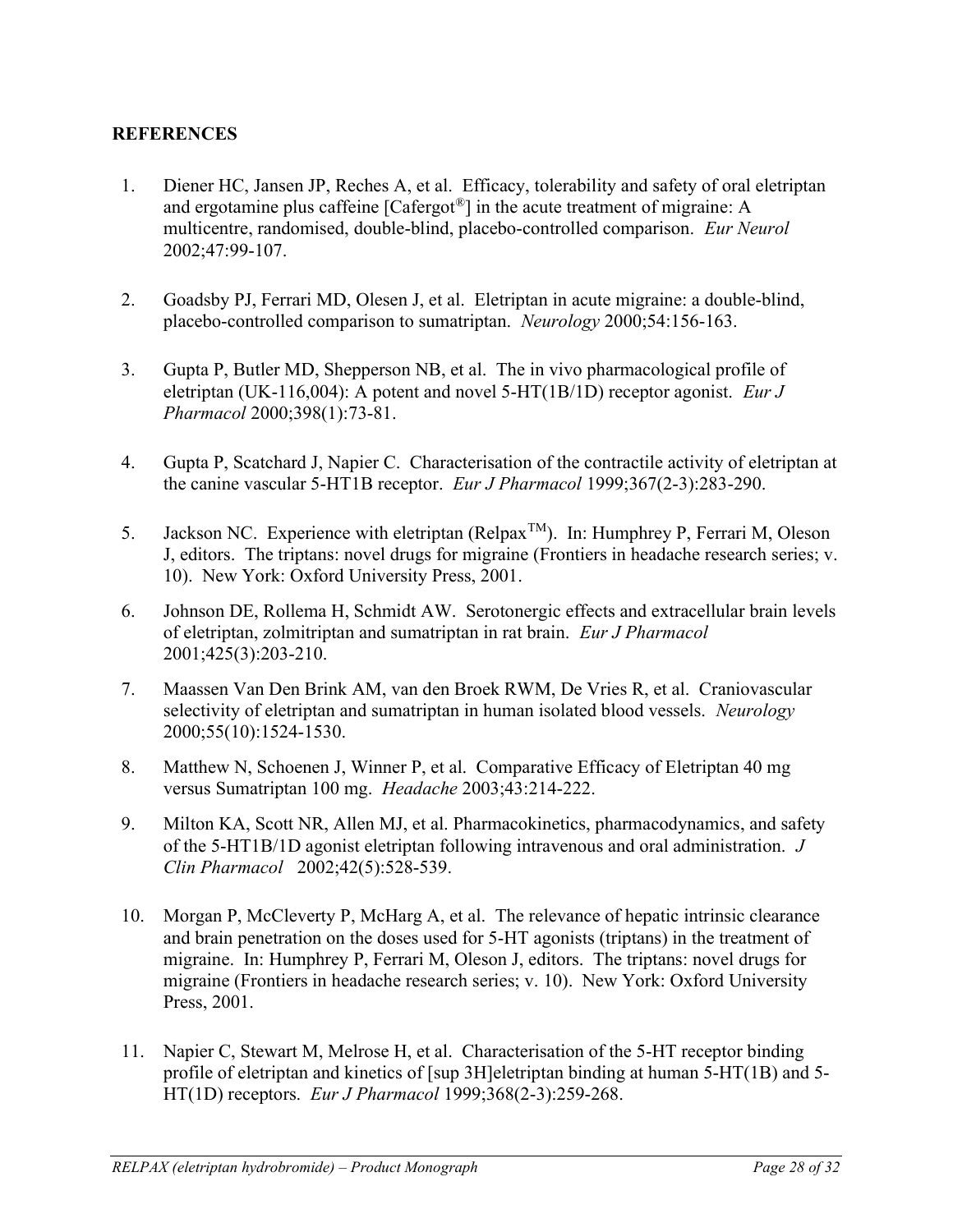- 12. Sandrini G, Färkkilä M, Burgess G, et al. Eletriptan vs sumatriptan. A double-blind, placebo-controlled, multiple migraine attack study. Neurology 2002;59:1210-1217.
- 13. Shah AK, Harris SC, Greenhalgh C, et al. The pharmacokinetics and safety of single escalating oral doses of eletriptan. J Clin Pharmacol 2002;42(5):520-527.
- 14. Shah AK, LaBoy-Goral L, Scott N, et al. Pharmacokinetics and safety of oral eletriptan during different phases of the menstrual cycle in healthy volunteers. *J Clin Pharmacol* 2001;41(12):1339-1344.
- 15. Sheftell F, Ryan R and Pitman V. Efficacy, safety and tolerability of oral eletriptan for treatment of acute migraine: a multicenter, double-blind, placebo-controlled study conducted in the U.S. Headache 2003;43:202-213.
- 16. Stark R, Dahlöf C, Haughie S, et al. Efficacy, safety and tolerability of oral eletriptan in the acute treatment of migraine: results of a phase III, multicentre, placebo-controlled study across three attacks. Cephalalgia 2002;22(1):23-32.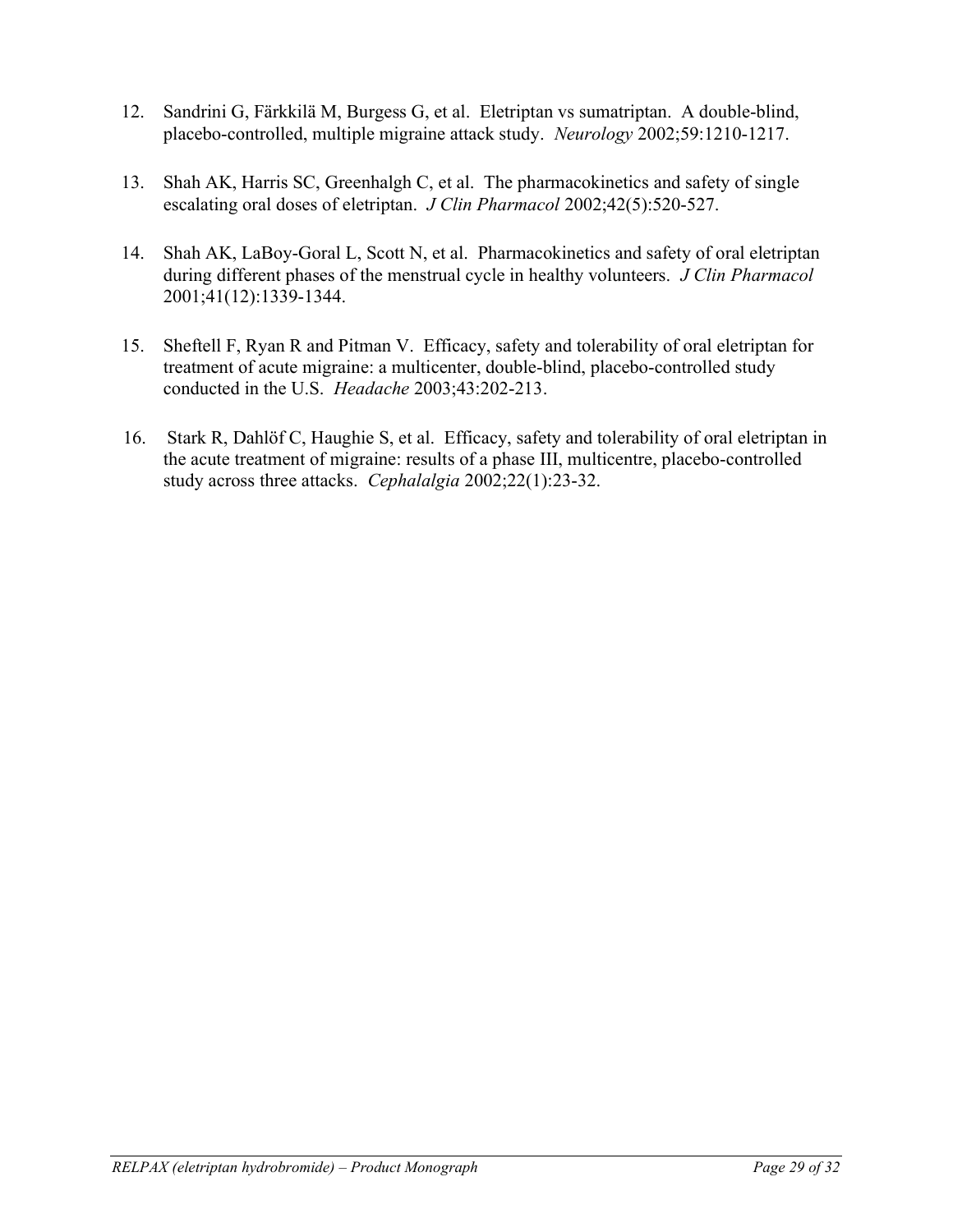#### <span id="page-29-0"></span>PART III: CONSUMER INFORMATION

#### PrRELPAX® (eletriptan hydrobromide tablets)

This leaflet is part III of a three-part "Product Monograph" published when RELPAX was approved for sale in Canada and is designed specifically for Consumers. This leaflet is a summary and will not tell you everything about RELPAX. Contact your doctor or pharmacist if you have any questions about the drug.

#### ABOUT THIS MEDICATION

#### What the medication is used for:

The name of your medicine is RELPAX. This medicine is one of a group of antimigraine drugs called  $5-HT_1$  agonists.

RELPAX is intended to relieve your migraine headache and other associated symptoms of a migraine attack.

#### What it does:

Migraine headache is believed to be caused by a widening of the blood vessels in the head. RELPAX narrows the vessels and relieves the pain and other symptoms of migraine headache

#### When it should not be used:

RELPAX should not be used continuously to prevent or reduce the number of attacks you experience. Use RELPAX only to treat an actual migraine headache attack. RELPAX should not be used to relieve pain other than that associated with migraine headache.

Do not take RELPAX if you:

- are allergic to any of the ingredients (see What the medicinal ingredient is and What the nonmedicinal ingredients are sections)
- have uncontrolled or severe high blood pressure
- have heart disease or history of heart disease
- have severe liver disease
- have or had a stroke or problems with your blood circulation, Raynaud syndrome or transient ischemic attacks (TIAs)
- have taken any of the following medicines in the last 72 hours: ketoconazole, itraconazole, nefazodone, troleandomycin, clarithromycin, ritonavir, and nelfinavir? These medicines may cause an increase in the amount of RELPAX in the blood, increasing the risk of serious side effects.
- have taken the following medicines in the last 24 hours: other "triptans" like almotriptan, sumatriptan, naratriptan, zolmitriptan, rizatriptan or ergotamine-type medications such as ergotamine, dihydroergotamine or methysergide. These medicines are of the same class as RELPAX, and taking them together increases the risk of serious side effects.

Do not use RELPAX if you are pregnant, think you might be pregnant, are trying to become pregnant or are using inadequate contraception, unless you have discussed this with your physician.

#### What the medicinal ingredient is:

Eletriptan hydrobromide

#### What the nonmedicinal ingredients are:

Each tablet also contains the following inactive ingredients: croscarmellose sodium, FD & C Yellow No 6 aluminum lake, hypromellose, lactose monohydrate, microcrystalline cellulose, magnesium stearate, titanium dioxide and triacetin.

Lactose-intolerant Patients: You should be aware that this product contains lactose.

#### What dosage forms it comes in:

RELPAX tablets for oral administration are orange, round filmcoated tablets and contain 20 or 40 mg of eletriptan base.

#### WARNINGS AND PRECAUTIONS

The decision to use RELPAX is one that you and your doctor should make jointly, taking into account your individual preferences and medical circumstances. If you have risk factors for heart disease (such as high blood pressure, high cholesterol, obesity, diabetes, smoking, strong family history of heart disease, or you are a postmenopausal female or a male over 40), you should tell your doctor. Your doctor should evaluate you for heart disease in order to determine if RELPAX is appropriate for you.

Important Questions to Consider Before Taking RELPAX: If the answer to any of the following questions is yes, or if you do not know the answer, then please speak with your doctor before you take any RELPAX.

- Are you pregnant? Do you think you might be pregnant? Are you trying to become pregnant? Are you using inadequate contraception? Are you breast-feeding?
- Do you experience or have you ever experienced any pain or tightness in the chest, (which may or may not spread to your neck, jaw, or upper arm), shortness of breath, rapid heartbeats or irregular heartbeats? Do you have angina?
- Have you ever had heart or blood vessel disease? Have you had a heart attack or stroke? Have you ever had Raynaud syndrome or transient ischemic attacks (TIAs)?
- Do you have risk factors for heart disease, such as: high blood pressure, high cholesterol, smoking, obesity, diabetes, or strong family history of heart disease? Are you postmenopausal, or a male over 40?
- Have you ever had to stop taking this or any other medication because of an allergy or other problems?
- Are you taking any other migraine  $5-HT_1$  agonist medications such as almotriptan, sumatriptan succinate/sumatriptan, naratriptan as naratriptan hydrochloride, zolmitriptan,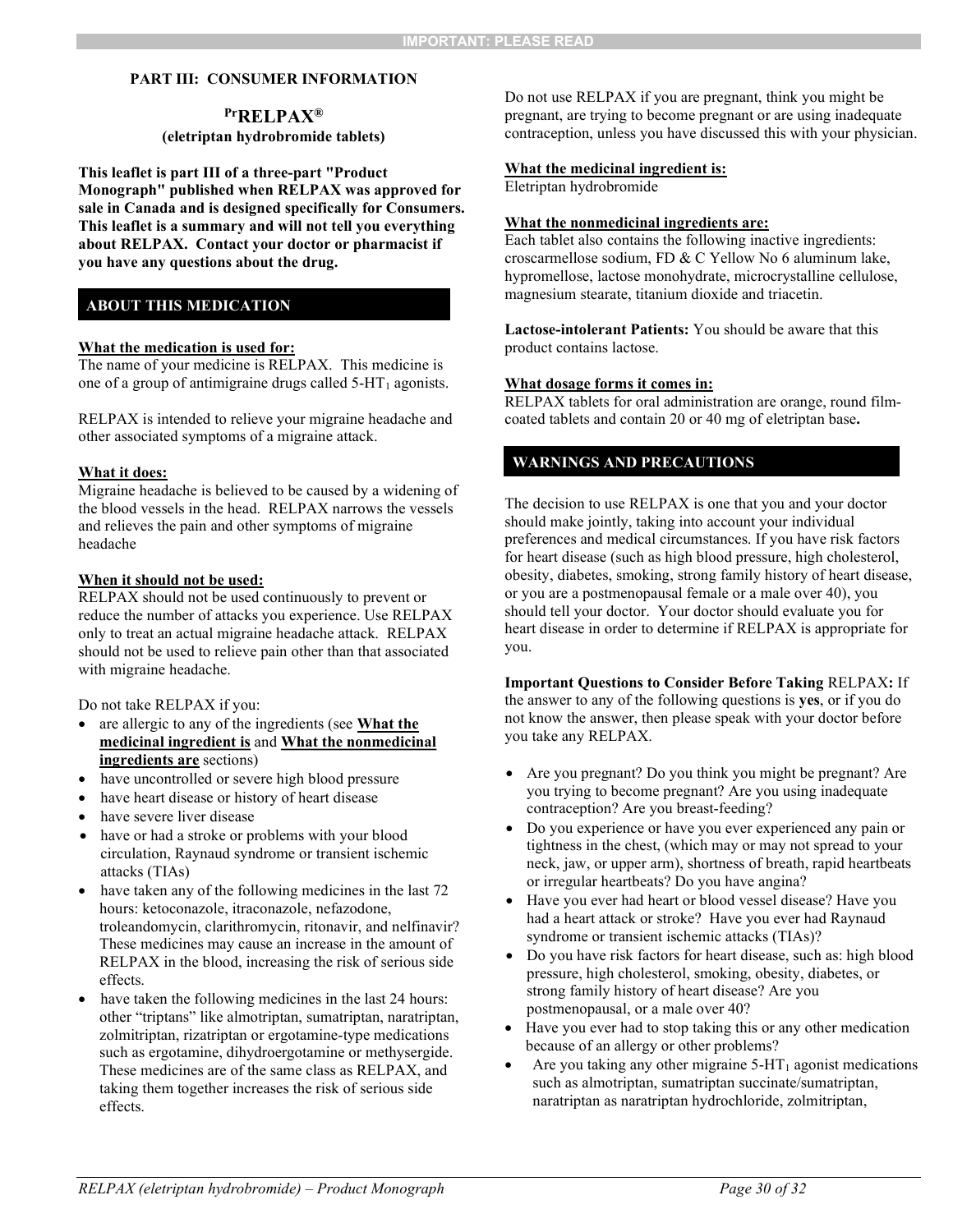rizatriptan benzoate or migraine medications containing ergotamine, dihydroergotamine, or methysergide?

- Are you taking any medications for depression such as selective serotonin reuptake inhibitors (SSRIs) such as sertraline, escitalopram and fluoxetine, or serotonin norepinephrine reuptake inhibitors (SNRIs) such as venlafaxine, duloxetine?
- Have you ever experienced numbness on one side of your body when you have a headache?
- Have you ever had, or do you have epilepsy or seizures?
- Have you ever had, or do you have liver or kidney problems?
- Is this headache different from your usual migraine attacks?
- Are you over 65 years of age?
- Have you taken or will you be taking any of the following medicines within 72 hours: ketoconazole, itraconazole, nefazodone, troleandomycin, clarithromycin, ritonavir, and nelfinavir? These medicines may cause an increase in the amount of RELPAX in the blood increasing the risk of serious side effects.

If you answered yes to any of the above questions, discuss them all with your physician before taking RELPAX.

#### INTERACTIONS WITH THIS MEDICATION

Some medicines may increase the risk of serious side effects if taken concurrently with RELPAX.

Do not take RELPAX if you

- have taken any of the following medicines in the last 72 hours: ketoconazole, itraconazole, nefazodone, troleandomycin, clarithromycin, ritonavir, and nelfinavir?
- have taken the following medicines in the last 24 hours: other "triptans" like almotriptan, sumatriptan, naratriptan, zolmitriptan, rizatriptan or ergotamine-type medications such as ergotamine, dihydroergotamine or methysergide.

Ask your physician for instructions about taking RELPAX if you are taking selective serotonin reuptake inhibitors (SSRIs) such as sertraline, escitalopram and fluoxetine or serotonin norepinephrine reuptake inhibitors (SNRIs) such as venlafaxine, duloxetine for depression. A life-threatening condition called serotonin syndrome can happen when medicines called triptans, such as RELPAX, and medicines used to treat depression and mood disorders called SSRIs or SNRIs are used together. Signs and symptoms of serotonin syndrome include the following: restlessness, diarrhea, hallucinations, coma, loss of coordination, nausea, fast heart beat, vomiting, increased body temperature, changes in blood pressure and overactive reflexes.

#### PROPER USE OF THIS MEDICATION

#### Usual dose:

For adults, the dosage is 20 or 40 mg, as recommended by your physician. The dose should be taken as soon as your migraine appears, but it may be taken at any time during your migraine headache.

RELPAX tablets should be swallowed whole with water.

If your first dose is 20 mg, a second dose of 20 mg may be taken if your headache returns. Repeat doses cannot be taken any sooner than 2 hours following the first dose. Do not take more than 40 mg in any 24-hour period.

If the first dose does not relieve the symptoms, do not take further doses for the same attack.

A reminder: This medicine has been prescribed only for you. Only a doctor knows who can use it safely. Never give this medication to anyone else. It may harm them, even if their symptoms are the same as yours.

#### Overdose:

If you have taken more medication than your physician has instructed, contact either your physician, hospital emergency department, or nearest poison control centre immediately.

#### SIDE EFFECTS AND WHAT TO DO ABOUT THEM

Side Effects to Watch for: Although the vast majority of RELPAX users have not experienced any significant problems, you should be aware of the following side effects:

- Sensations of pain, pressure or tightness in the chest, neck, throat, jaw or arms. If this happens to you, then discuss it with your doctor before using any more RELPAX. If the chest pain is severe (may resemble an angina attack) or does not go away, call your doctor immediately.
- Shortness of breath; wheezing; heart throbbing; swelling of face, lips, eyelids; skin rash; skin lumps; or hives. Tell your doctor immediately. Do not continue to take RELPAX unless advised by your doctor.
- Feeling weak, dizziness, feeling sleepy or drowsy, tingling, difficulty swallowing, nausea and stomach pain/cramps.
- Drowsiness in some patients. Dizziness and drowsiness have also been reported in some patients receiving RELPAX. Therefore, do not drive or operate machinery if you are experiencing these symptoms or side effects.

If you feel unwell in any other way or have any symptoms that you do not understand, contact your doctor or pharmacist.

This is not a complete list of side effects. For any unexpected effects while taking RELPAX, contact your doctor or pharmacist.